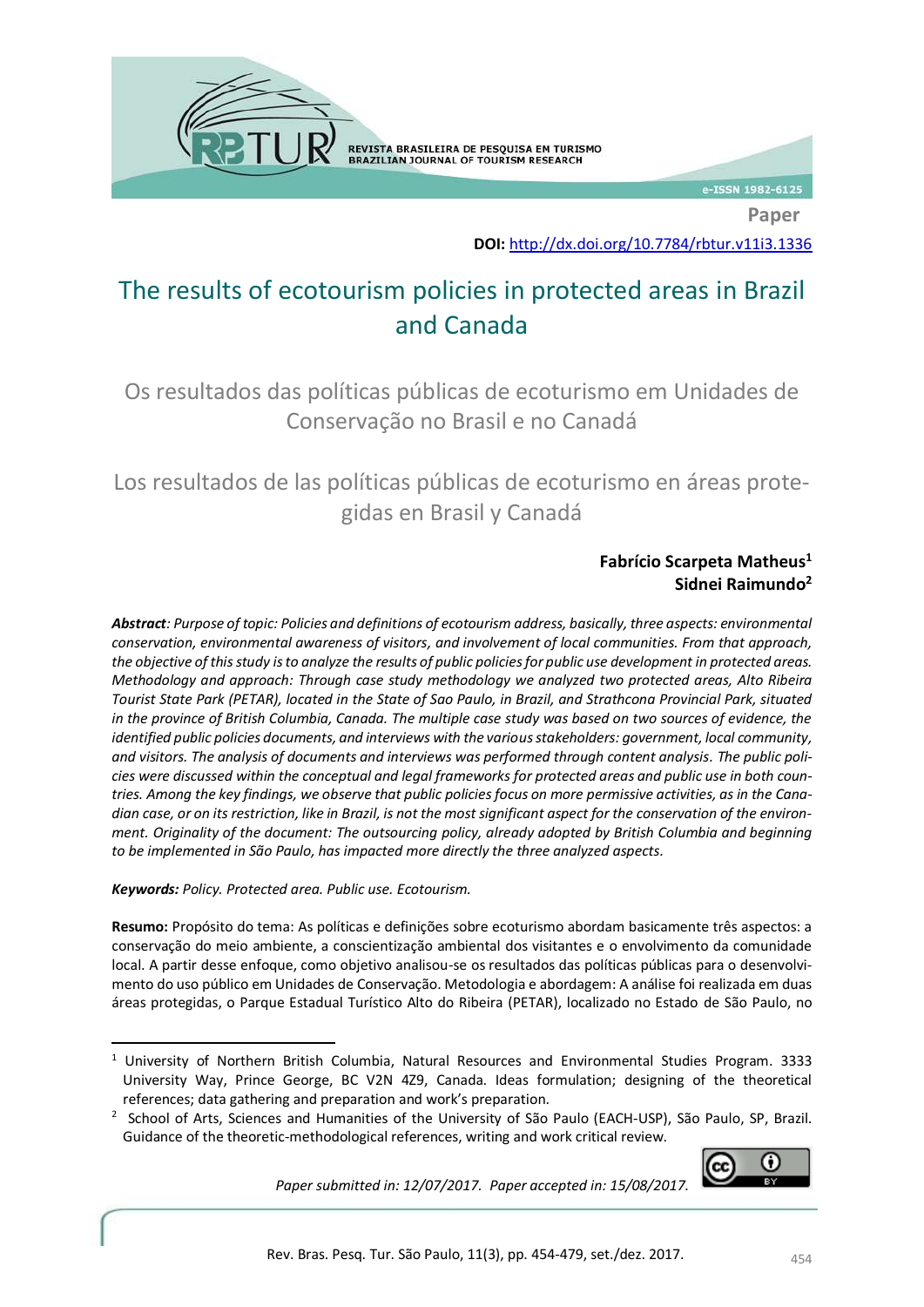

Brasil, e o Strathcona Provincial Park, situado na província de British Columbia, no Canadá. O estudo de casos múltiplos se utilizou de duas fontes de evidências, os documentos das políticas públicas identificadas e as entrevistas com os atores envolvidos: poder público, comunidade local e visitantes. A análise dos documentos e das entrevistas foi realizada por meio da técnica de análise de conteúdo. Tais políticas públicas foram discutidas à luz de bases conceituais sobre áreas protegidas e uso público, bem como sobre os atos normativos sobre uso público em Unidade de Conservação nos dois países. Entre os principais resultados, destaca-se que o foco das políticas públicas em atividades mais permissivas, no caso canadense, ou na restrição de atividades, no caso brasileiro, não é preponderante para a conservação do meio ambiente. Originalidade do documento: A política de terceirizações, adotada em British Columbia e que começa a ser implantada em São Paulo, tem impactado de forma mais direta os três aspectos analisados.

**Palavras-chave:** Política pública. Unidade de Conservação. Uso público. Ecoturismo

*Resumen: Propósito del tema: Las políticas y definiciones de ecoturismo abordan básicamente tres aspectos: la conservación del medio ambiente, la concienciación ambiental de los visitantes y la participación de la comuni*dad local. A partir de ese enfoque, como objetivo se analizaron los resultados de las políticas públicas para el *desarrollo del uso público en áreas protegidas. Metodología y enfoque: El análisis se realizó en dos áreas protegidas, el Parque Estatal de Turismo de Alto Ribeira (PETAR), ubicado en el Estado de São Paulo, en Brasil, y Strathcona Provincial Park, situado en la provincia de British Columbia, en Canadá. El estudio de caso múltiple se utilizó de dos fuentes de evidencia, los documentos de las políticas públicas identificadas, y las entrevistas con los diferentes actores: gobierno, comunidad local y visitantes. El análisis de los documentos y de las entrevistas se realizó mediante la técnica de análisis de contenido. Estas políticas públicas se discutieron a la luz de bases conceptuales sobre áreas protegidas y el uso público, así como sobre los actos normativos acerca del uso público en las áreas protegidas en ambos países. Entre los principales resultados, se destaca que el enfoque de las políticas públicas en las actividades más permisivas, en el caso de Canadá, o en la restricción de las actividades, en Brasil, no es lo más significante para la conservación del medio ambiente. Originalidad del documento: La política de subcontratación, adoptada en British Columbia y que empieza a desplegarse en São Paulo, ha impactado de manera más directa los tres aspectos analizados.*

**Palabras clave:** Políticas públicas. Áreas protegidas. Uso público. Ecoturismo.

#### **1 INTRODUCTION**

Tourism has been one of the main reasons for creating protected areas around the world, since the implementation of Yellowstone National Park in 1872 in the United States (USA), recognized as the first modern Protected Area (PA) in the world (Runte, 2010). American legislators were looking for alternatives for the economic development of areas considered worthless lands in the western part of the country, and tourism activities were suggested as the best option. Since then, goals for protected areas have been changing, also including issues related

to biodiversity protection, answering the demands of local communities and the conservation of ecosystems (Watson et al., 2014). Economic development and tourism, however, have never stopped being priorities.

Canada has created its first National Park (NP) in 1885, Banff National Park, also located in the west of the country. Canadian protected areas followed the same model and are oriented towards leisure and recreation. However, the balance between recreation and conservation varies, according to the level of government responsible for the PA management. As stated in one of the policies of the Province of British Columbia,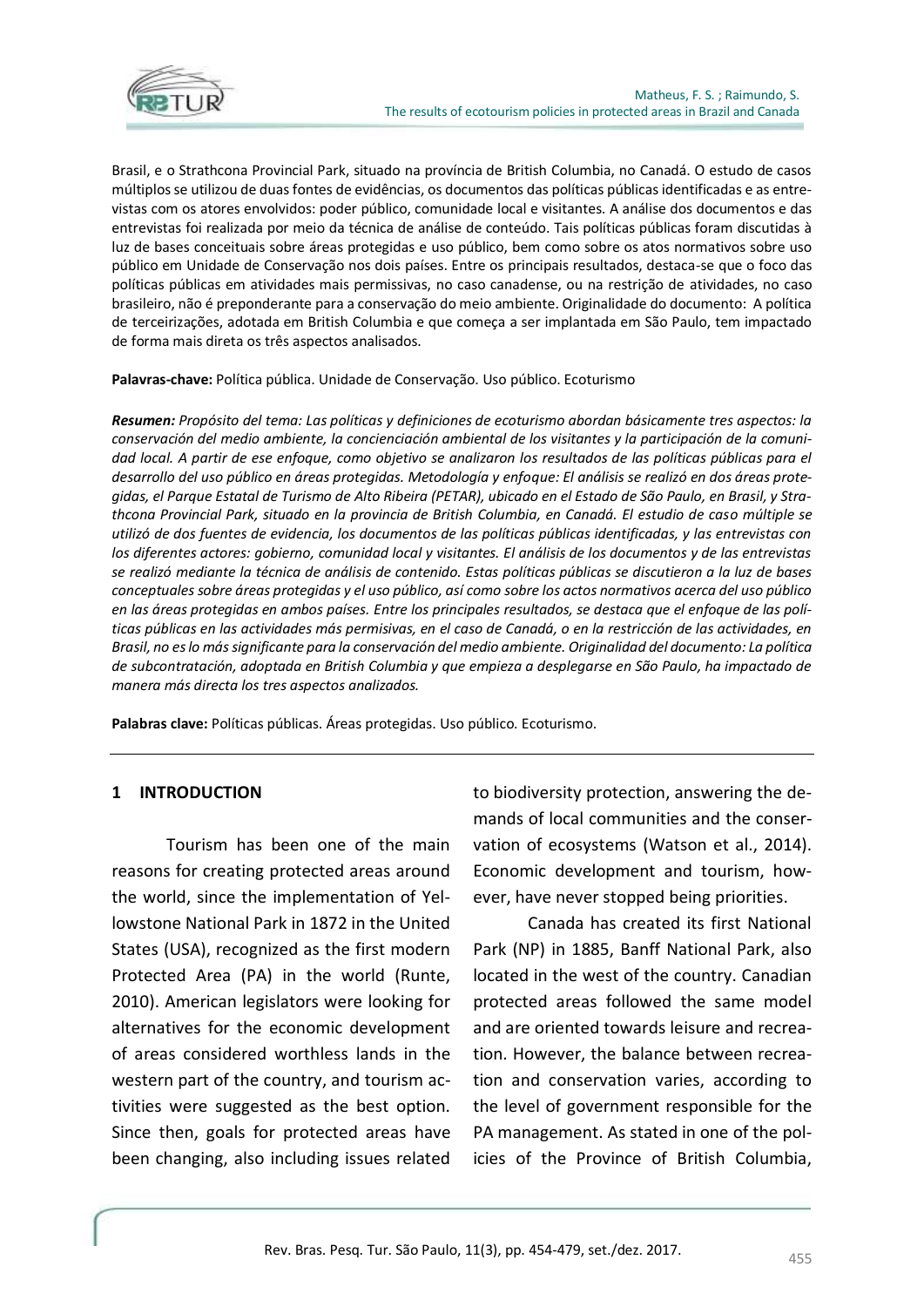

"while municipal parks serve as local recreation spots, and national parks place preservation foremost, provincial parks strike a balance between the two" (Ministry of Lands and Parks, 1991, p. 17).

While in Brazil, the first national park was created only in 1937, the Itatiaia NP. Different from the North American model, generally Brazilian protected areas had a stronger focus on environmental conservation, with a management model more oriented to the control of activities performed inside PAs. The development of leisure and recreation activities and tourism promotion in these areas only started to be developed in the 1980s (Matheus & Raimundo, 2016).

Data on visitation in the system of protected areas in Brazil and Canada also suggest this difference in the focus. According to Parks Canada (2017), agency responsible for managing the Canadian national parks, the federal protected areas received more than 23 million leisure visitors during the 2015/2016 season. BC Parks (2014a), an institution responsible for the management of protected areas in the Province of British Columbia, highlights that 60% of its inhabitants use a park every year.

Whilst Brazilian federal protected areas, also in 2016, received 8.3 million visitors, which represented a growth of 13.6% in relation to 2014. Such growth is related to federal and state public policies, which have been promoting ecotourism as a tool for the conservation of natural heritage and for creating jobs and income for the communities around protected areas. However, Canto-Silva and da Silva (2017) point out that only 33.42% of the parks are open to visitation. The highest percentage of parks open to visitation is observed among those administered at the federal (40.07%) or municipal (44.55%) levels, as well as among those located in the Caatinga (40.00%) or in the Atlantic Rainforest (38.91%) biomes.

Given that this article aimsto describe and analyze the public policies for visitation, comparing the tools used in Canada and Brazil and the outcomes for environmental conservation in the Protected Areas, visitors' environmental awareness, and the involvement of local communities. Through case study methodology, we analyzed two protected areas, the Alto Ribeira Tourist State Park (PETAR- *Parque Estadual Turístico Alto do Ribeira*) in the State of São Paulo, in Brazil, and the Strathcona Provincial Park, in the Province of British Columbia, Canada. The reason for choosing these protected areas for the case study was their representativeness regarding each country's protected areas system. It is also important to highlight that both areas studied belong to the same protection category, that is Category II (Parks), of IUCN<sup>3</sup>, and are under regional administration (State in Brazil and Provincial in Canada).

Lastly, it is important to highlight that the aim was not to do compare the models, underlining which one is best, but to emphasize the positive and negative points of each one given their contexts and the lessons to be learned from acquired experiences. Direct

1

Park; II. Natural Monument or Feature; IV. Habitat/Species Management Area; V. Protected Landscape/Seascape; VI. Protected Area with Sustainable Use of Natural Resources.

<sup>3</sup> International Union for Conservation of Nature, which divides the management categories of protected areas into six: Ia. Strict Nature Reserve, Ib. Wilderness Area; II. National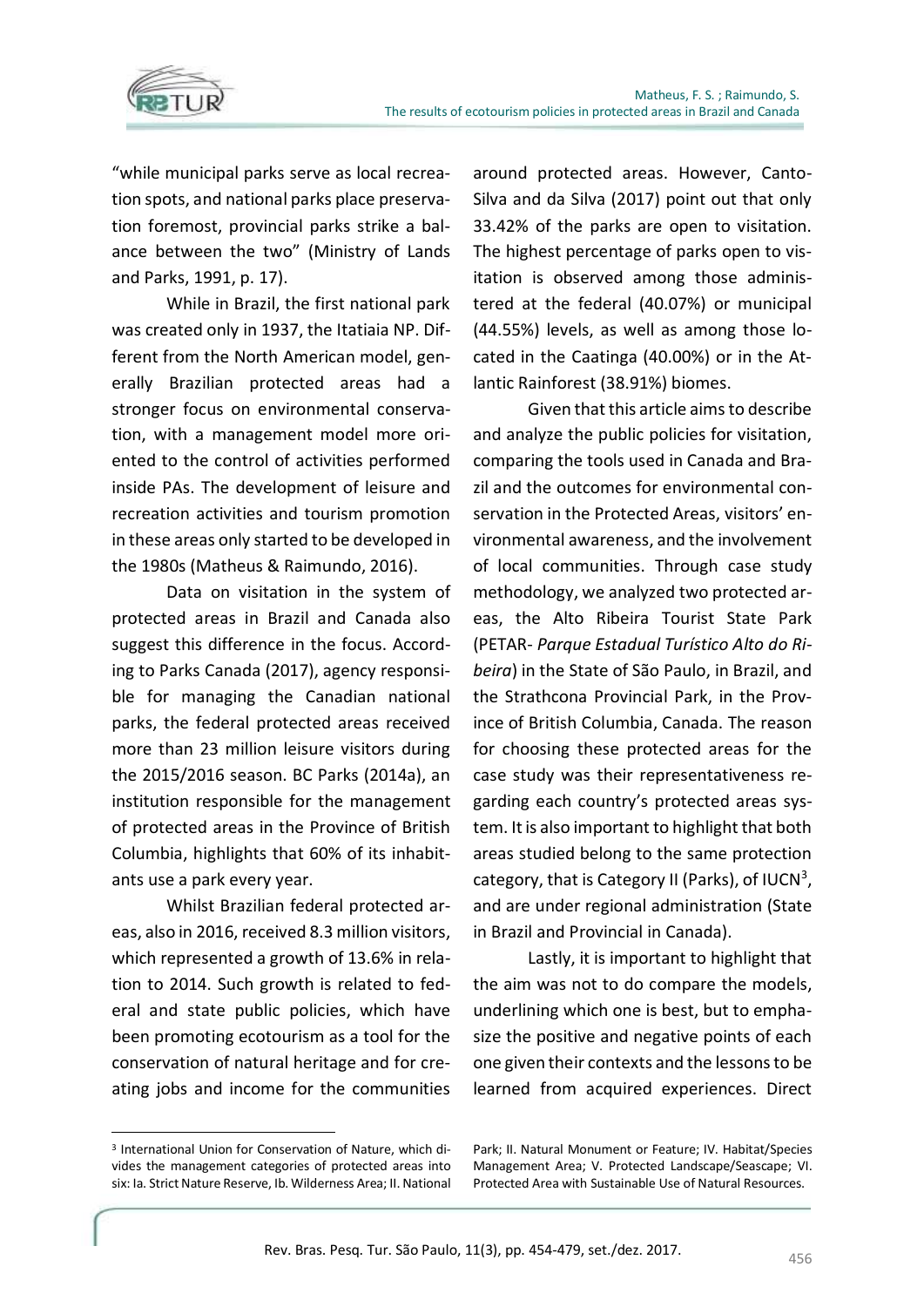

comparison is impaired, considering the differences between the two countries, their economies, cultures, educational systems, and even legal systems.

#### **2 PROTECTED AREAS**

Protected areas, or conservation units as they are mostly known for in Brazil, are one of the main strategies for environmental conservation adopted internationally (Dudley, 2008; Watson et al., 2014). According to the International Union for Conservation of Nature (IUCN), protected areas are:

> A clearly defined geographical space, recognized, dedicated, and managed, through legal or other effective means, to achieve the longterm conservation of nature with associated ecosystem services and cultural values (Dudley, 2008, p. 8).

In order to include the different kinds of existing protected areas and their different aims and types of use, the IUCN also established six different categories for protected areas. Each one of them has specific definitions and characteristics, which vary from those with more restricted use (categories Ia and Ib) up to the ones that admit direct use of its resources (category VI).

The planet's oldest protected area still operating is the National Park Bogd Khan Uul, created in Mongolia in 1778 (Olmos cited in Jordão, 2011). However, as mentioned by many authors, Yellowstone National Park, established in 1873 in the United States, can be considered a landmark of modern protected areas in the world (Diegues, 1994; IUCN, 2004). In its creation, the area was planned as "a public park or pleasuring ground for the benefit and enjoyment of the

people" (IUCN, 2004, p. 10).

Shortly before, in 1864, the North American Congress granted part of what is today the Yosemite National Park to the State of California for public use, haven, and recreation (IUCN, 2004). Schama (1996) considers the creation of Yosemite as a search for a sanctuary, a Garden of Eden, which would be the antidote for the poisons of industrial society. The author recalls the descriptions by John Muir and the paintings by Thomas Moran that represent the place as the sacred park in the American West, which helped to shape this protection concept of what was thought to be untouched nature. Diegues (1994) also mentions the importance of romantic authors of the 19<sup>th</sup> century in the valuation of wild nature as the lost paradise and, consequently, in the creation of a model for uninhabited protected areas, which accept people only as temporary visitors.

Following the USA model, Canada transformed a region of the Rockies into the Banff National Park, in 1885 (Canada, 2011). Brazil created its first national park only in 1937, the Itatiaia National Park, in the Mantiqueira Mountains, border between the States of Rio de Janeiro and Minas Gerais (Urban, 1998).

The aims of protected areas have been evolving since then and, according to Runte (2010), incorporated concepts of protection of biodiversity and ecosystems. Thus, this development expanded from the so called iconic attractions, as the Yosemite Valley or the Iguaçu Falls, with the sole objective of recreation, to the maintenance of biodiversity, scientific research, fauna and flora preservation, maintenance of cultural values,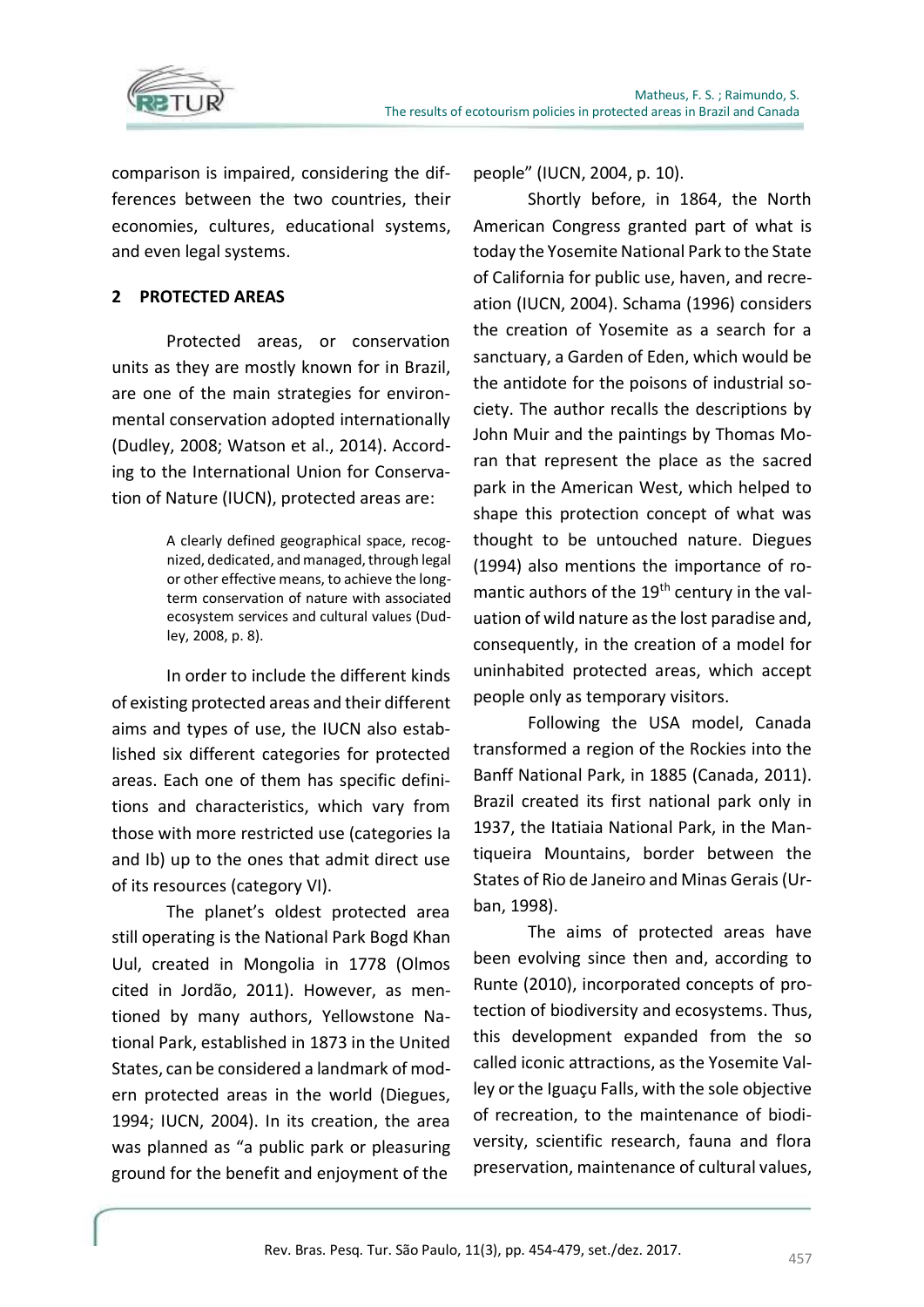



sustainable use of resources, among other goals (Oliveira, 2008). However, the definition still bears values from the 19<sup>th</sup> century, mainly regarding the exclusion or permanence of residents within these areas.

In Brazil, protected areas are governed by the Federal Law No. 9,985/2000, which establishes the National System of Nature Conservation Units (SNUC). The aim of this law was to consolidate all normative acts concerning the protected areas that already existed in Brazil, as well as modernizing the management and operation of the country's protected areas (São Paulo, 2009).

With the SNUC, it was possible to standardize the concepts for protected areas in Brazil, which is understood as

> a territorial space and its environmental resources, including the jurisdictional waters, with relevant natural characteristics, legally instituted by the Public Power, with conservation objectives and defined limits, under special administration regime, to which adequate protection guarantees are applied (Brazil, 2000).

Protected areas are divided into two big groups in the national system: Integral Protection Areas, whose goal is to preserve nature, admitting only indirect use of its natural resources, except for cases provided by Law; and the Sustainable Use Areas, which aim to match nature conservation with the sustainable use of part of its natural resources. Some of these categories are similar to the ones suggested by IUCN, as National Parks and Natural Monuments. Others, as the Sustainable Development Reserves and the Extractive Activity Reserves, can be understood as variation of the IUCN category VI, Managed Resource Protected Area.

The SNUC coordination is undertaken by the Ministry of Environment (MMA), through the executive bodies, the Chico Mendes Institute of Biodiversity (ICMBio) and the Brazilian Institute of Environment and Renewable Natural Resources (IBAMA). In 2016, according to the research by the World Database of Protected Areas, Brazil had 2,190 PAs among all government levels, which represents a protection of 28.94% of the total national land territory (UNEP-WCMC 2016).

Likewise, in the State of São Paulo, the State Forest System– SIEFLOR was instituted by the State Decree No. 51.453/2006. The State System comprises about 140 PAs, since the first protected areas created by the State, as the current State Park Alberto Loefgren, former Forest Garden (*Horto Florestal*), created in 1896, up to the State Park Nascentes do Paranapanema, created in 2012. With the implementation of SIEFLOR, the Foundation for the Conservation and Forestry Production (FF) started to manage the main state PAs categories, being responsible for managing 94 areas, including PETAR, the object of study of this work.

Meanwhile, Canada has a system of Protected Areas almost as old as that of the United States, having created the first national park in 1885. Besides that, Canada was the first country to create a specific agency for managing its national parks and other categories of protected areas, the Parks Canada, founded in 1911, under the name of Dominion Parks Service (Canada, 2011).

Canada recognizes and adopts the definition and model of protected areas proposed by IUCN, despite having some specific categories. In that country, the federal pro-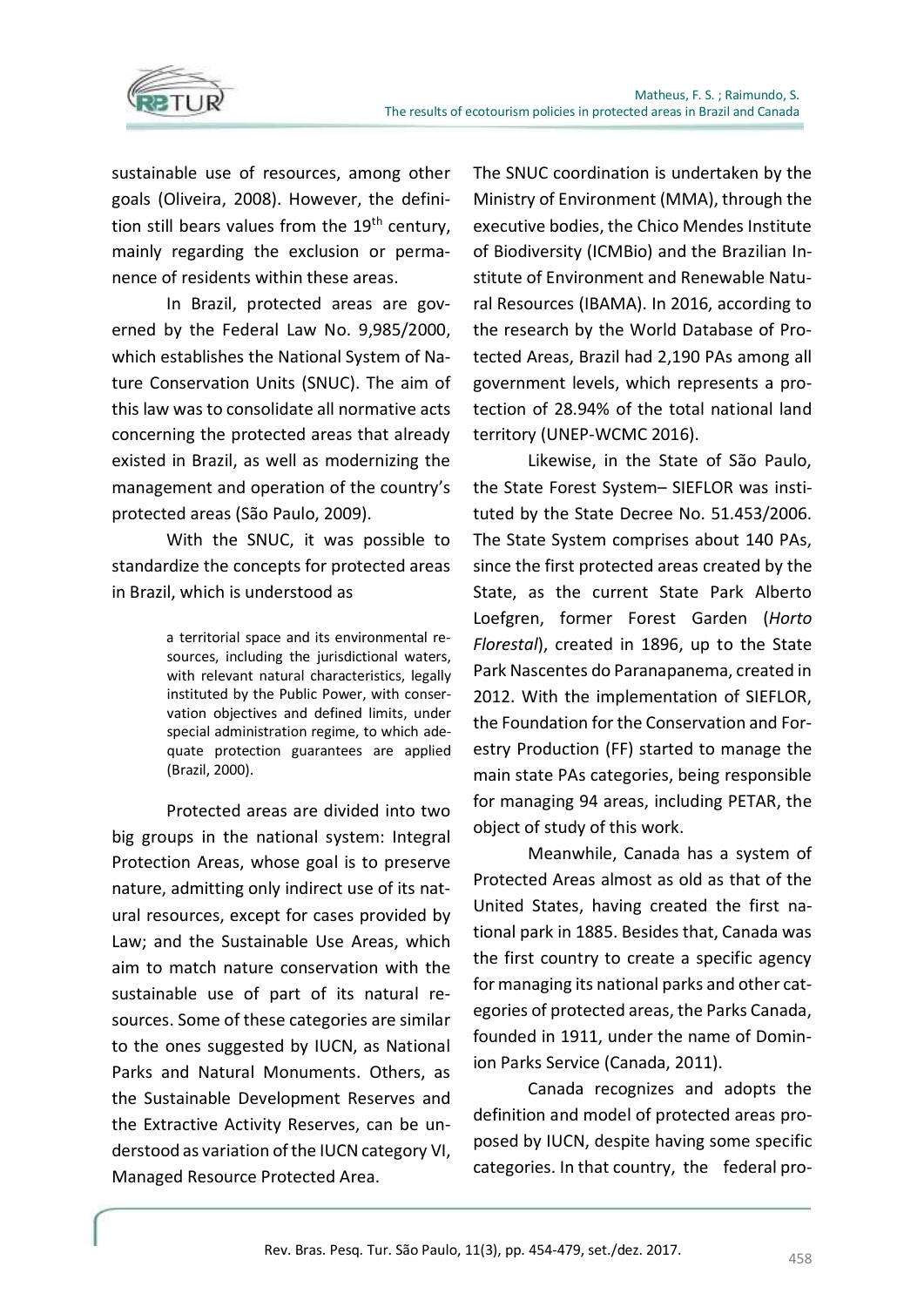

tected areas are managed in an integrated manner by three distinct bodies, namely (Environment Canada, 2013): a) Environment Canada, responsible for managing the National Wildlife Areas and Migratory Bird Sanctuaries; b) Fisheries and Oceans Canada, which manages the Marine Protected Areas, among other actions for the improvement of marine ecosystems; and c) Parks Canada, the institution responsible for managing the National Parks and National Marine Conservation Areas.

Each one of these bodies has integrated systems of managing the protected areas under their responsibility, called Network of Protected Areas, whose goals are to plan, implement, and manage these areas in a systemic and more efficient way.

Canada has a total of 7,642 protected areas in 2016, according to data from UNEP-WCMC (2016). Although this number is much higher than the Brazilian one, it represents only 9.69% of the country's territory, against almost 30% in Brazil.

Just as Brazil, Canada also has protected areas in other government levels. However, given the classification of the country's political subdivisions, they are called Provincial Protected Areas. The Strathcona Provincial Park, the object of study of this work, located in the Province of British Columbia, is administered by BC Parks. BC Parks is the institution responsible for the creation, management, and conservation of the system of Ecological Reserves, Provincial Parks, and Recreation Areas located in the Province of British Columbia. This system is constituted by more than 1,000 protected areas belonging to the different aforementioned

areas, which represents 14.4% of the province's territory (BC Parks, 2014b).

We highlight below the public policies related to visitation (public use) inside these areas.

### **3 PUBLIC POLICIES FOR THE DEVELOP-MENT OF PUBLIC USE IN PROTECTED AR-EAS**

There is a wide discussion about the public policies theme. Souza (2006) highlights the main points raised in the literature:

> public policy involves many actors and decision levels, although it is not materialized through governments, and not necessarily restricted to formal participants, since informal ones are also important; the public policy is comprehensive and not restricted to laws and rules; and public policy is an intentional action, with objectives and goals to be achieved (p.36).

In a direct and simple way, in this article, public policy is understood as government actions for the management of specific issues, in this case, the government actions for developing public use in protected areas. These actions are formalized and materialized by normative acts, programs, and projects implemented by the State.

Likewise, the public use in protected areas can be understood in many ways, depending on the type of public addressed: tourists, local community, researchers, schools, etc. In Brazil, public use policies have a strong focus on tourism activities, i.e., oriented towards the leisure of people that do not usually use the PA. Generally, the policies use the term ecotourism to identify the kind of activity they intend to regulate (Matheus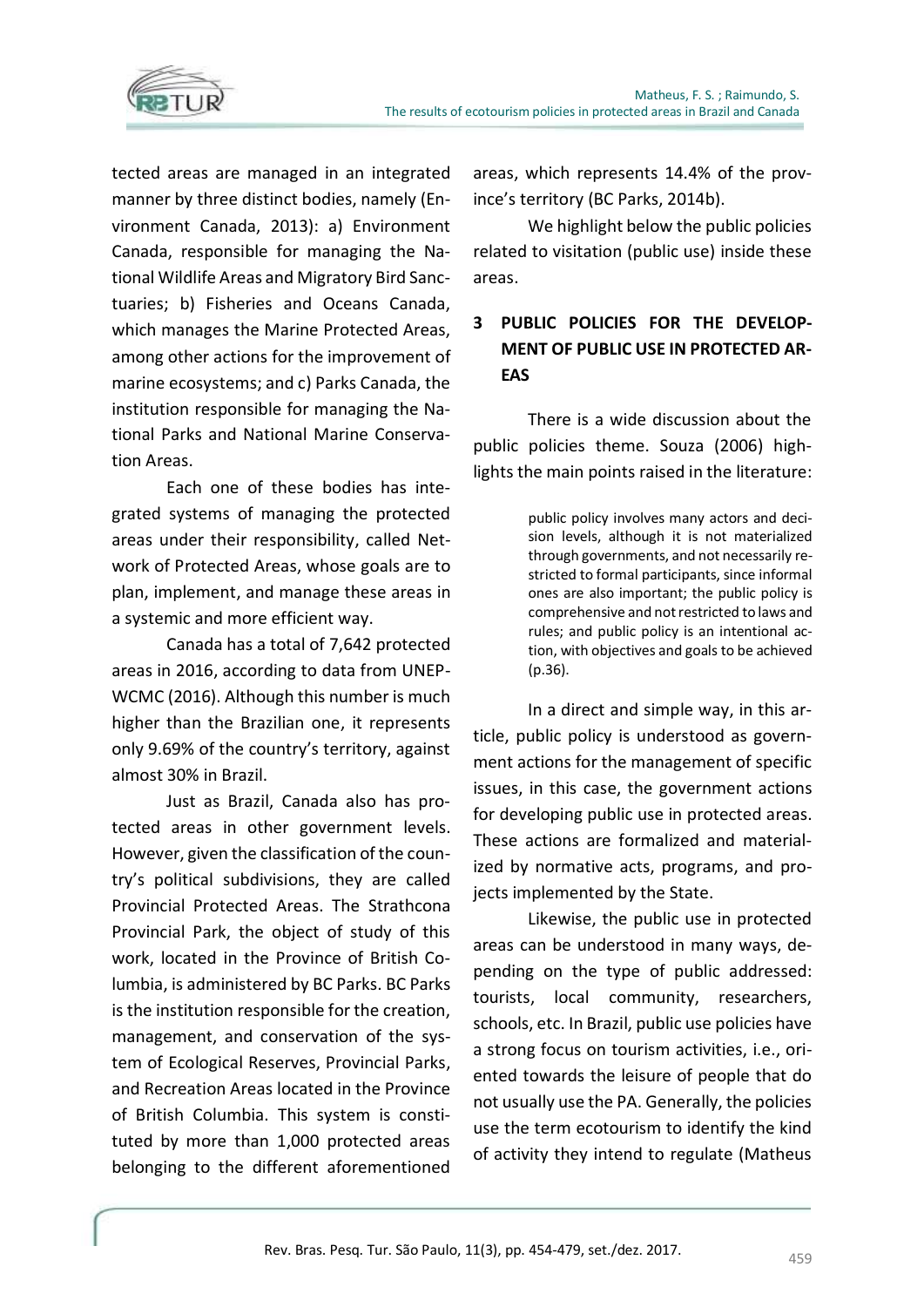

& Raimundo, 2015). The ecotourism definition adopted in Brazil and used by a great share of policies for public use in PAs is shown in the document "Guidelines for a national ecotourism policy" (*Diretrizes para uma política nacional de ecoturismo*):

> a segment of tourism activity that uses, in a sustainable manner, the natural and cultural heritage, promotes its conservation and aims to raise environmental awareness through environmental interpretation, promoting the well-being of the population (Brazil, 1994, p. 19).

This definition is very similar to that of the World Tourism Organization and other international organizations, and it has three main components: environmental conservation; visitors' environmental awareness; and involvement of local community (São Paulo, 2010a). Table 1, systematizes the public policies on public use adopted in Brazil, indicating its main regulations directly affecting the park chosen to serve as case study: PETAR.

Besides the federal and state norms, PETAR has its own tools that regulate the public use activities inside it. Although the park has been one of the firsts to be created in the State of São Paulo, in 1958, its main normative documents were drawn up only in

recent years, such as the Management Plan and the Risks and Contingency for Emergencies Management Plan, finished in 2010, as well as the Plans for Speleological Management, in 2012. PETAR also has an Advisory Committee, created in 2001 and regulated, currently, by the Forestry Foundation Decree No. 313/2013.

Regarding Canada, it should be highlighted that Parks Canada has many normative acts that regulate public use and other activities related to protected areas under its administration. Among the main federal regulations, the ones that stand out are: Parks Canada Agency Act; Canada National Parks Act; and National Parks and Regulations.

However, unlike in Brazil, protected areas established by the Canadian provinces are not subjected to federal normative acts, being obliged to follow only the provincial legislation.

The identified normative acts that establish the public policy for developing public use in Parks of the Province of British Columbia are shown in Table 2.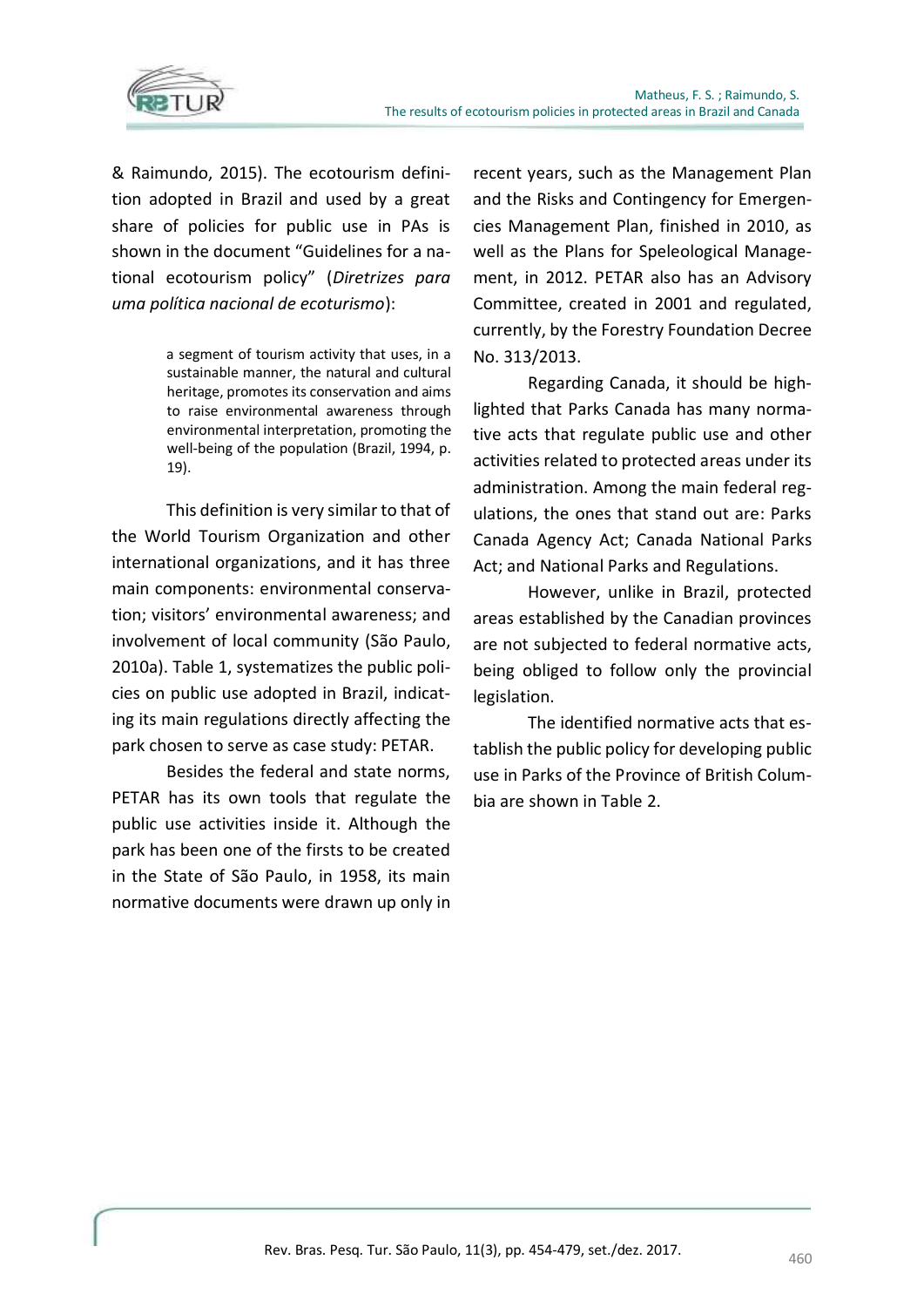

| <b>Normative Act</b>       | Objective                                                                     |
|----------------------------|-------------------------------------------------------------------------------|
| State Decree No.           | Establishes norms that define and characterize the National Parks.            |
| 25.341/1986                |                                                                               |
| SMA Resolution No.         | Regulates public visitation and registry of guides, agencies, operators,      |
| 32/1998                    | and environmental instructors, for ecotourism and environment educa-          |
|                            | tion in the State conservation units.                                         |
| Federal Law No. 9.985/2000 | Institutes the National System of Nature Conservation Units - SNUC -          |
|                            | establishes criteria and norms for the creation, implementation, and          |
|                            | management of conservation units.                                             |
| Federal Decree No.         | Regulates Articles. 22, 24, 25, 26, 27, 29, 30, 33, 36, 41, 42, 47, 48 and 55 |
| 4.340/2002                 | of the Law No. 9.985, of 18 July 2000, as well as the arts. 15, 17, 18 and    |
|                            | 20, regarding the councils of conservation units.                             |
| SMA Resolution No.         | Regulates the administrative procedures of management and inspection          |
| 59/2008                    | of public use in Conservation Units of Integral Protection of the São         |
|                            | Paulo State System of Forests - SIEFLOR.                                      |
| SMA Resolution No.         | Creates the Advisory Board of Ecotourism of the Secretary of Environ-         |
| 61/2008                    | ment of the State of São Paulo, as a tool for helping in the implementa-      |
|                            | tion of action for developing ecotourism in the State.                        |
| Normative Decree F.F. No.  | Establishes the guide for designing the Emergency Plan of Public Use for      |
| 73/2009                    | the Conservation Units with consolidated activities of public visitation.     |
| <b>SMA Resolution No.</b>  | Classifies the infractions and environmental administrative sanctions for     |
| 32/2010                    | penalties application, in the scope of the State System of Environmental      |
|                            | Quality Administration, Protection, Control and Development of Environ-       |
|                            | ment and Adequate Use of Natural Resources - SEAQUA.                          |
| State Decree No.           | Implements the Program of Partnerships for Conservation Units insti-          |
| 57.401/2011                | tuted by the State of São Paulo and that are under the administration of      |
|                            | the Foundation for the Conservation and Forestry Production of the            |
|                            | State of São Paulo and correlated provisions.                                 |
| Normative Decree F.F. No.  | Establishes the guide for designing the Plan of Risks and Contingency         |
| 152/2011                   | Management for the Conservation Units of integral protection of the           |
|                            | State System of Forests of the State of São Paulo.                            |
| Normative Decree F.F.      | Establishes the regulation for rafting activity for the companies that op-    |
| No.153/2011                | erate this service, independent rafters and users, according to the ABNT      |
|                            | rules NBR 15:370 and 15:285.                                                  |
| Normative Decree F.F. No.  | Regulates the public visitation hours in the conservation units under the     |
| 182/2013                   | management of the Forestry Foundation.                                        |
| Normative Decree F.F. No.  | Establishes the criteria for bicycle use inside the conservation units un-    |
| 183/2013                   | der the management of the Forestry Foundation.                                |
| Normative Decree F.F. No.  | Establishes procedures for charge and price of tickets, services and use      |
| 191/2013                   | of the facilities and equipment installed in the Units administered by the    |
|                            | Forestry Foundation, not for profit, in order to contribute to the mainte-    |
|                            | nance and conservation of the Units.                                          |

#### **Table 1**- Public policies for public use that concern PETAR

**Source:** Adapted from Matheus & Raimundo (2015)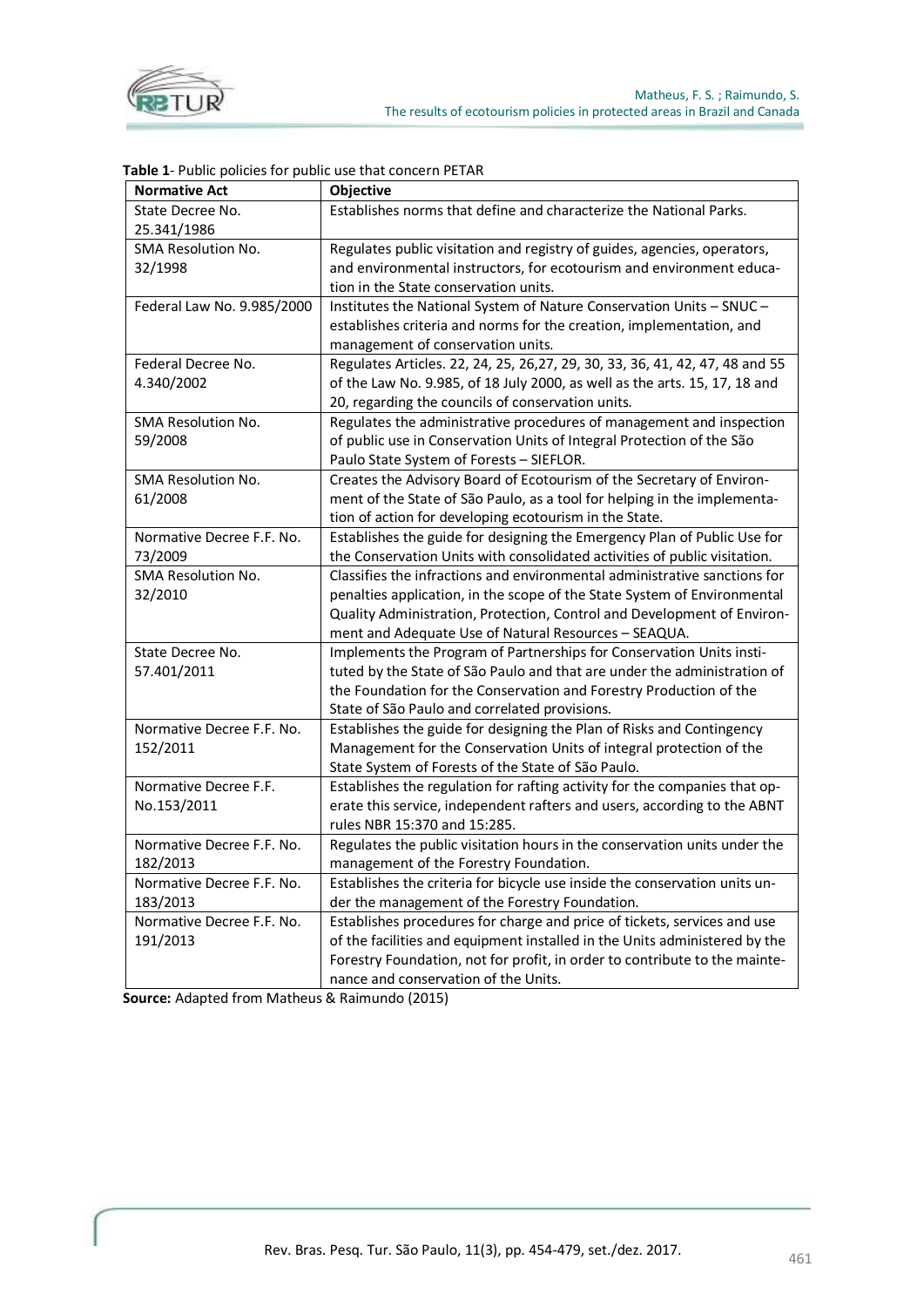

| <b>Normative Act</b>                | <b>Objective</b>                                                  |
|-------------------------------------|-------------------------------------------------------------------|
| Protected Areas of British Columbia | Presents all categories of protected areas administered by BC     |
| Act                                 | Parks, as well as its definitions.                                |
| Park Act                            | General norms for the protected areas categories Parks, Conserv-  |
|                                     | ancies and Recreation Areas are established by this act.          |
| Park, Conservancy and Recreation    | Deals with a great variety of elements, from use permits, through |
| <b>Area Regulations</b>             | waste management to the park-guards' duties.                      |
| <b>Striking the Balance</b>         | Internal document that establishes one of the principles that     |
|                                     | guides all management of protected areas in the province, the     |
|                                     | search for balance between recreation and conservation.           |
| BC Parks Program Plan 2007-2012     | Transposes the strategies of the British Columbia government for  |
|                                     | protected areas to a document that guides BC Parks' actions.      |

**Table 2** - Public policies for public use that concern the British Columbia Parks

**Source:** The authors

Like PETAR, the Strathcona Provincial Park has its own management tools, besides the provincial ones. The main is the management plan, designed in 1993, having been reviewed twice since then, in 2001 and 2010. The park also has an Advisory Committee, named Strathcona Park and Strathcona-Westmin Public Advisory Committee (SPPAC), whose purpose is to give advice on the management and operation of both PAs.

#### **4 METHODOLOGY**

The research used a multiple case study, since in this way it is possible to compare the results obtained and be more accurate (Yin, 2010). Both cases chosen for the development of the study, as mentioned, were: the Alto Ribeira State Tourist Park (PETAR), one of the most representative areas of the Forest State System of the State of São Paulo (SIEFLOR), in Brazil; and the Strathcona Provincial Park, in the Province of British Columbia, chosen to exemplify the Canadian protected areas model, with a great amount of activities and products offered and the oldest park in the system in that province.

Based on the content analysis technique (Bardin, 2012), which uses objective and quantitative indicators for the analysis of texts(Richardson, 1999), "registry units" connected to aim of this article were established, i.e., to analyze the public policies for developing public use in PAs. Such unit of analysis was composed by three basic elements that create this kind of public policy and that are related to the concept ecotourism: a) environmental conservation; b) involvement of local communities; and c) visitors' environmental awareness.

The evidence sources used for data gathering were the public policies documents, highlighted in Item 3, and interviews. The use of two sources was chosen given the fact that the case study has an "ability to deal with a full variety of evidence - documents, artifacts, interviews, and observations" (Yin, 2010, p.19). The purpose was to mix qualitative and quantitative evidences, in which, generally, quantitative information would serve to verify, support, and validate qualitative data.

The analysis of the sources of evidence (content analysis) was developed with the help of the NVivo software version 10.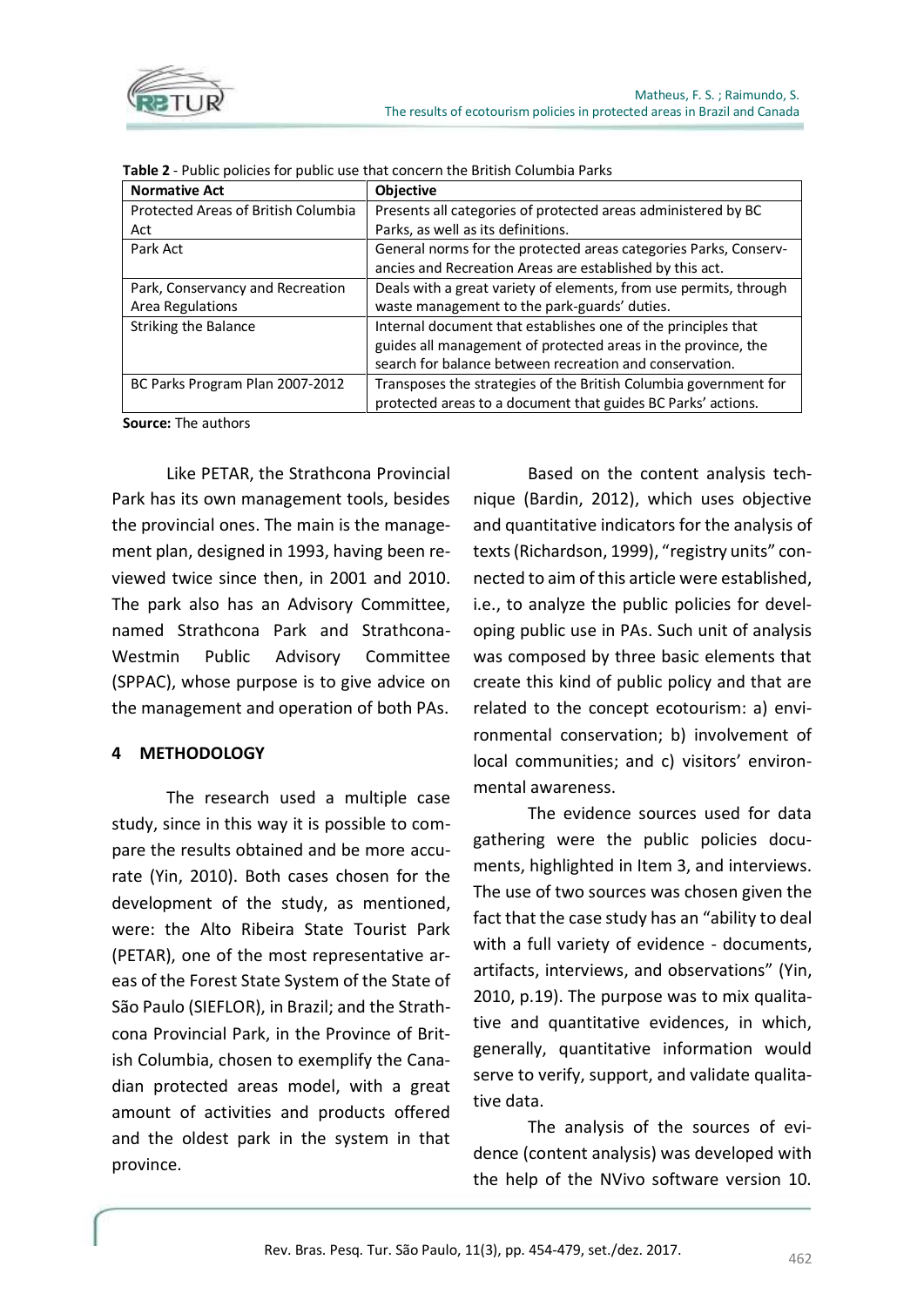

Corpus and interviews data were organized using this software, particularly the development of phases of coding, establishment of listing rules, and categorizing. The corpus was comprised of all the identified documents related to the public use policy in protected areas, according to the rule of completeness (Bardin, 2012).

The aim of the interviews was to understand and measure the involvement of the local community in the protected areas, the level of environmental awareness of the visitors, and the state of conservation of environment, from the respondents' perspective. The interviews were chosen for being one of the most important research sources for case studies, since they enable to know the perception of the participants directly involved in the selected cases (Yin, 2010).

We conducted two types of interview: qualitative and quantitative. The qualitative research was applied by a semi-structured data gathering tool, designed based on the results found in the analysis of document content. The semi-structured interview was chosen because it allows the respondent "to discuss the proposed theme, without being attached to the formulated question" (Minayo, 2010, p. 261). A total of 19 interviews were done, including to representatives of the institutions responsible for managing the PAs, non-governmental organizations, local government, and members of communities.

As for the quantitative research, it was performed through a structured information gathering tool (form). The survey was conducted among the visitors of PETAR and Strathcona Provincial Park. The sample was defined by saturation, i.e., when the data obtained can be considered redundant or repetitive, not being significant to keep on gathering data (Fontanella et al., 2008).

Given that it is not possible to measure how many interviews are necessary to achieve saturation, field research was planned according to what is proposed by Guest et al. (2006), who suggest that the results can be considered repetitive after the realization of 12 interviews. Those results are also confirmed by Thiry-Cherques (2009). Thus, 12 interviews were done in each Park, in a total of 24 visitors. We remind that the saturation sample was chosen since it was not intended to expand the obtained results to the universe dealt with, but to get to know the visitors' opinions and perceptions about the analyzed units.

#### **5 RESULTS OF PUBLIC POLICIES**

From the results obtained in the content analysis of public policies, it was possible to note remarkable differences in the actions developed in the State of São Paulo and in the Province of British Columbia. One of the most striking characteristics that echoes in all decision-making processes about the protected areas in the Canadian province concerns the double focus of BC Parks' policy, which strives for conservation just as for recreation. As established in the Striking the Balance policy, "parks are set aside for recreational use… but also for conservation. They have a role in both attracting tourists… and in preserving wilderness" (Ministry of Lands and Parks, 1991, p. 7).

Another feature identified regarding the management of protected areas in BC is the low amount of existing normative acts,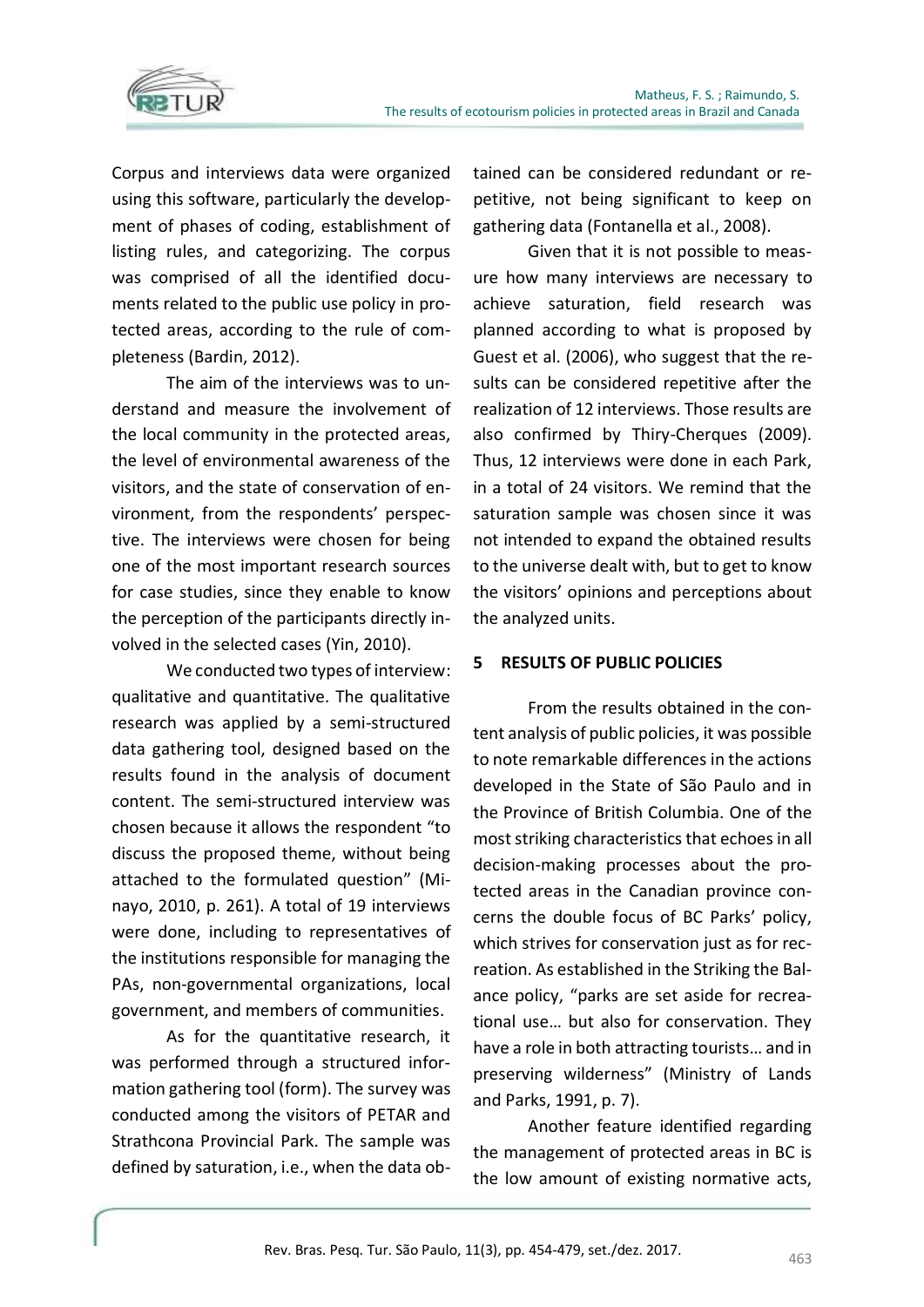



specially related to public use. Such fact was also a conclusion of the audit made by the Province at the Ministry of Environment, including BC Parks (British Columbia 2010b). In addition, these management tools are outdated. Except for the BC Parks Program Plan 2007-2012, the other legal landmarks were drawn up more than 20 years ago.

However, one of the main aspects of the actions developed by the British Columbia government is not shown by the analysis of its normative acts. This aspect is the outsourcing of public use and recreation service at the Parks. As Eagles et al. (2010, p.1246) point out, since 1989, the BC government has shifted from the "National Park Management Model" to the "Public and For-Profit Combination Model". The National Park Model can be understood as the one in which land property, investments, maintenance, and management are the responsibility of the government, financed mainly by taxes. While the Public and For-Profit Combination Model is the one in which the state body that manages the PAs uses private companies to promote recreation and tourism services, usually justified by efficiency (Eagles, 2009).

Therefore, since 1989, recreation and tourism services offered in the province's protected areas, mostly related to accommodation, are operated by private companies, called Park Facility Operators, through contracts established by British Columbia regions. The companies are responsible for maintaining, operating, and managing these services, as well as for public support, tax collection and, in some cases, by environmental interpretation programs and user information (Eagles et al., 2010).

Initially, this new model had positive results, at least in quantitative terms, for the BC protected areas system, enabling an increase from about 400 protected areas and 20 million visitors in 1990 to 800 protected areas and 25 million visitors in the beginning of the 2000s (British Columbia, 2001). The number of protected areas keeps on growing, with more recent data from BC Parks pointing out that the province achieved 1,029 PAs in 2015. On the other hand, the number of visitors had a decrease in the end of the 2000s and remained stable since then, around 21 million, despite the increasing number of Parks (BC Parks, 2016). However, besides the numbers, the new model also had a significant impact on the three units of analysis of this research, which are shown in the next items.

Unlike the BC parks, the public use policies in the State of São Paulo are more focused on environmental conservation. Even when they address visitation, the documents cite mainly environmental education and interpretation activities. Besides that, most of the norms, especially the Normative Decree by the Forestry Foundation, aim to control public use activities inside the areas, as rafting and bicycle rides. The PAs also establish this control of public use activities, by their own normative tools, such as the emergency plans for visitation in PETAR caves. Regarding PETAR, Lobo (2015) points out a series of negative impacts that create harmful consequencesto cave tourism. However, according to this author, the negative impacts should not be considered as obstacles for tourism in the caves. For him, knowing such impacts is the key to address the issues that allow the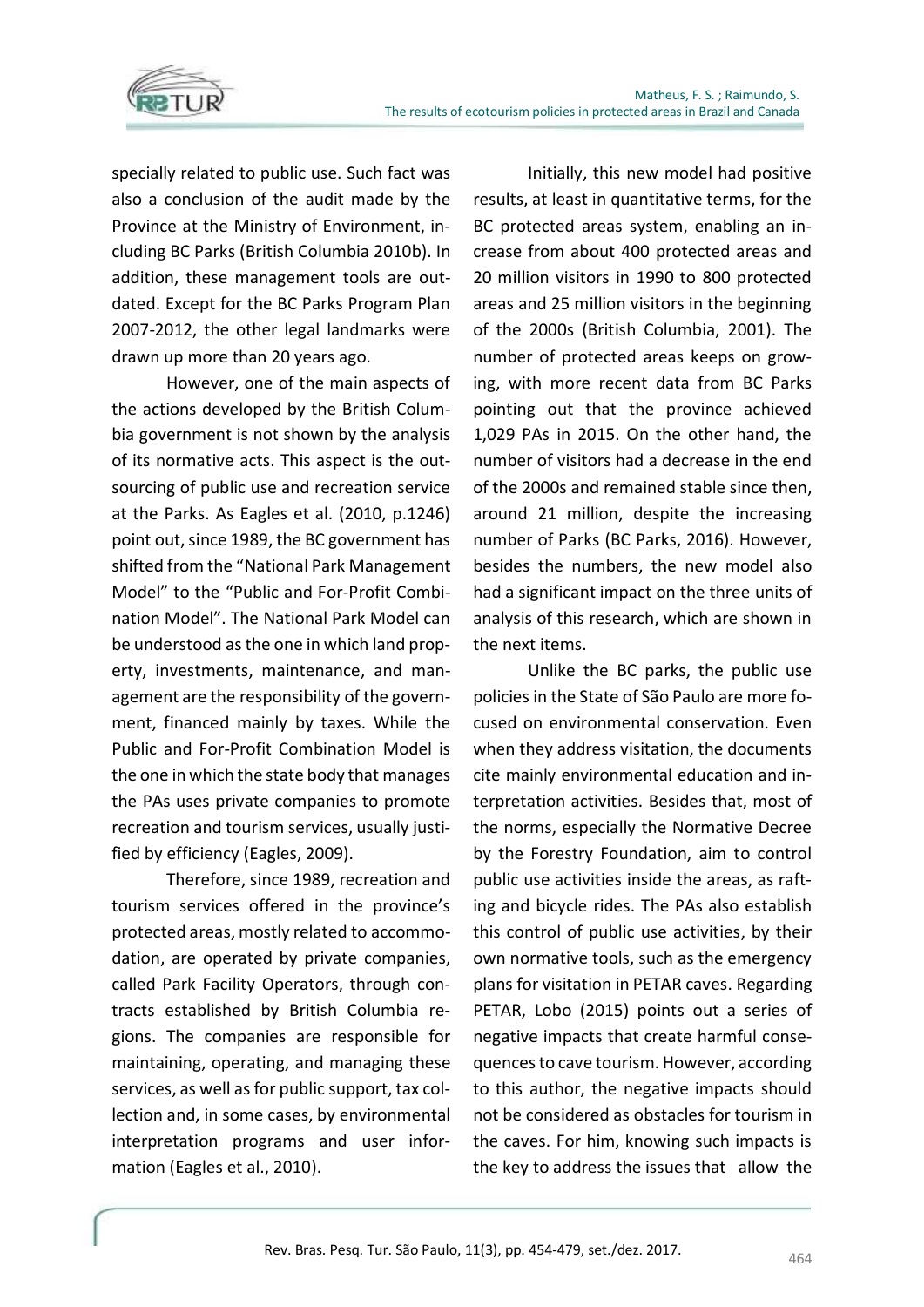

sustainability of tourist caves.

Public policies also use the term ecotourism to talk about public use in protected areas, instead of recreation or leisure. In this sense, the policies make clear that the PAs aim is to answer the public use demands of tourists and hikers, usually coming from big urban centers, and not from local communities (Matheus & Raimundo, 2015). This aspect will be further discussed on the item about local community involvement.

Just as happened in BC in the end of the 1980s, outsourcing is growing more significant in the State of São Paulo. Two normative acts point out the government's intention of increasing the presence of private enterprise in the management of protected areas, especially through the offer of public services: the State Decree No. 57,401/11, which establishes the Partnership Program for Conservation Units; and the State Law No. 16,260, of 06/29/2016, which proposes the paid use concession, for up to 30 years, of 25 state protected areas. The Partnership Program has few legal novelties for contract handling between private enterprise and public power, regulated by the Federal Law No. 8,666/93. However, this law presents a more aggressive outsourcing proposal, by proposing the increase in the deadline for paid use concession from 5 to 30 years, aiming to attract private partnerships for building, maintaining, and operating public use facilities, as already highlighted by Matheus and Raimundo (2015).

These norms generally include articles that establish goals for ensuring the participation of local communities in PAs concessions and partnerships, as well as the creation of jobs and income. However, these goals are contrary to what is established in the Federal Law No. 8,666/93, which sets the conditions equity among the companies located in Brazilian territory when concluding contracts with public power.

As mentioned above, public use in Brazilian protected areas grew more significant in the last years, when ecotourism started to be seen as a conservation strategy. Such observation is also confirmed by the analysis of the dates of the legal landmarks shown here. Most of the identified normative acts were edited after SNUC's approval, in 2000, given that a significant share of the São Paulo state policies was formalized after SIEFLOR's institution, in 2006.

The content analysis of the identified documents enabled a quantitative evaluation of public policies that regulate both analyzed cases. However, only quantitative analysis is not enough to confirm the focus and aims of public policies. Thus, from the next items on, the three units of analysis chosen will be shown, added by qualitative information.

#### **5.1 Environmental Conservation**

The first unit of analysis to be presented is the one perceived as the focus of current public policies in the State of São Paulo, environmental conservation.

Although there is no program for continuous monitoring of the Protected Areas' environmental quality or of the impacts caused on protected areas, the general view of the respondents is that the conservation of the environment has improved at PETAR. All actors questioned in the qualitative sur-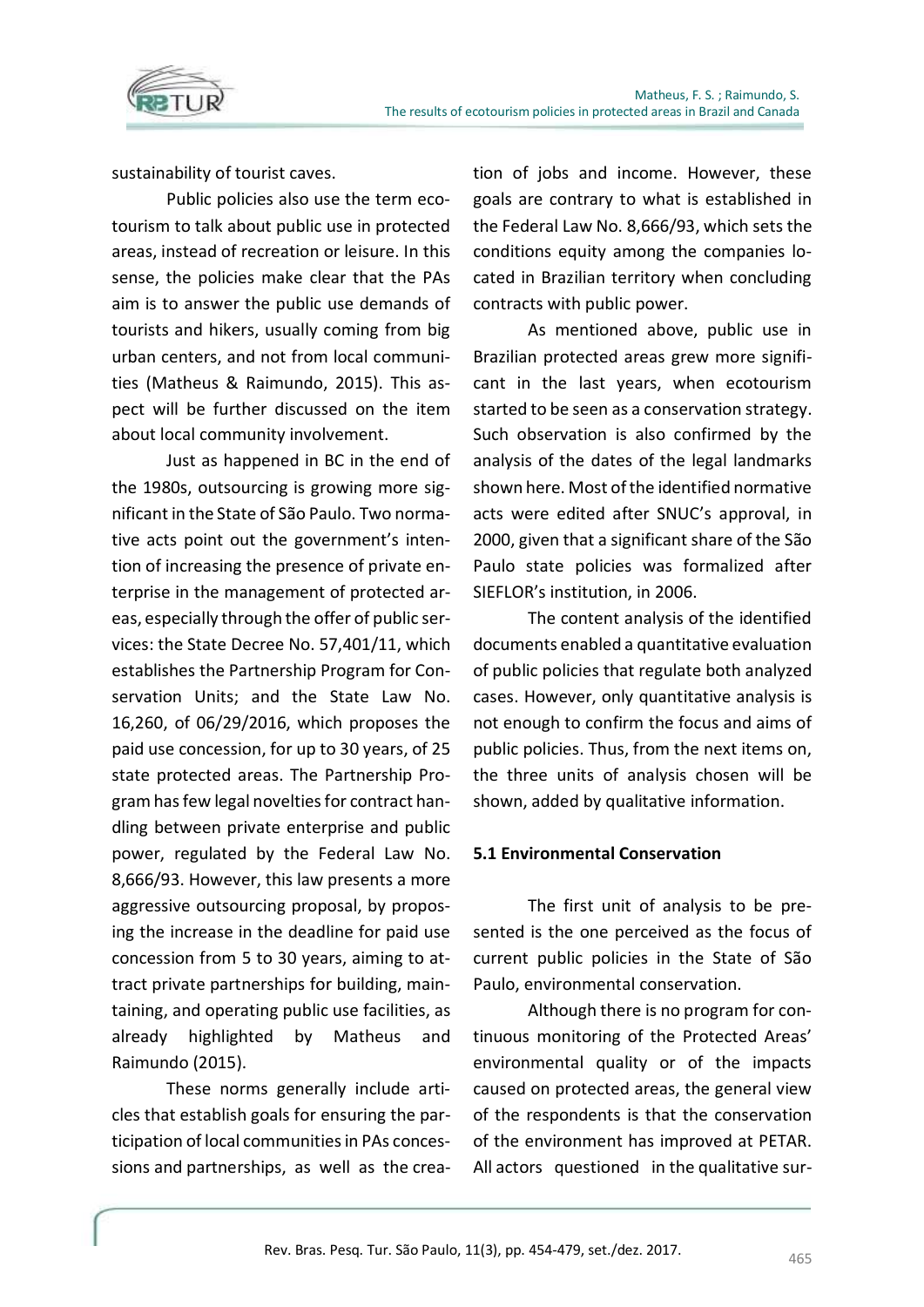



veys, as well as the visitors in the opinion survey, assessed this aspect positively.

On the other hand, this focus on environmental conservation can be considered restrictive to the development of activities that would be aligned to the protected area's goals. A respondent from a speleology organization considers that the new cave visitation norms are excessively restrictive and could compromise tourism around the park. According to him, such restrictions can hinder the involvement of the local community, specially of those people inserted in the production chain of tourism, besides not following what is established in other legal landmarks, as the SMA Resolution No. 59/2008, Article 2, I, the compatibilization of public use with the protection of natural resources and ecological processes inserted in protected areas.

Besides the positive results for conservation, it is not possible to affirm that such improvement is a direct consequence of government's actions. A respondent from a local tourism company declares that the impact reduction at PETAR is caused by a natural process of society awareness, and not due to a direct action of the park management.

The management plan of the park (São Paulo, 2010b) shows data that prove that inspection activities carried out by the Park's management and by environmental police have reduced in the last years, as well as the number of seizure of hunting and fishing equipment and of palm hearts extracted within the PA. An example of that is the decrease in the number of kilometers ridden in inspection actions, which dropped from almost 100,000 kilometers in 1998 to 455 in 2009.

As in Brazil, the Canadian park does not have a system for monitoring the impacts or the conservation of the environments protected by it. However, in general the local actors interviewed declared that the negative impacts at the Strathcona Provincial Park have grown in the last years. Bonfire remains and traces of snowmobiles can be found in prohibited areas, besides impacts on the visitation structures, consequence of the intensive use in other park areas. According to the respondents from non-governmental organizations the increase in impacts are a result of lack of inspection.

The employees of BC Parks also mention that the lack of resources, human and financial, is one of the main reasons for the decrease in the quality of environmental conservation and maintenance of public use structures. The number of employees of the institution dropped significantly in the last years, as well as its budget. Out of the total number of employees, only 12 are parkguards, responsible for inspecting more the 1,000 protected areas distributed around the province. During summer, the institutions hires 87 temporary park-guards to help in the high-season activities (BC Parks, 2013).

The interview with employees involved in the Park's management summarizes the challenges of administrating a protected area that needs to balance recreational activities with natural heritage conservation. According to them, recreation will affect the conservation values. Nevertheless, they defend the importance of having the protected areas opened to visitation, since when the public is excluded, the support to the Parks drops.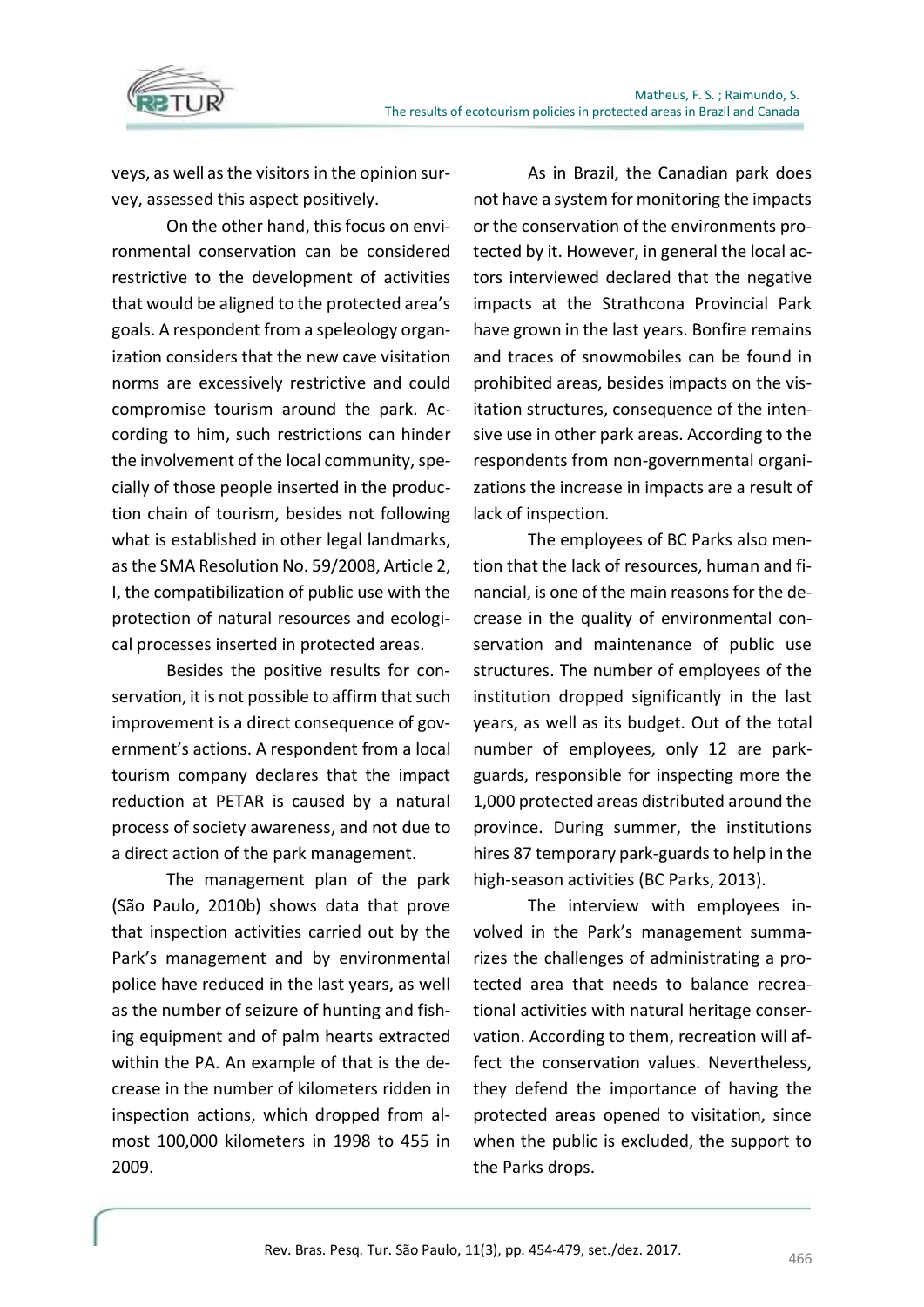

It is important to highlight that the assessment of the results of policies for environmental conservation is compromised, given that both PA systems do not have monitoring tools. According to McCool (1996), periodic and systematic monitoring is essential for the planning, exactly because it enables the formal registry of changes in natural resources through time and because it does not depend on informal perceptions of those involved with protected areas.

However, it is possible to realize that the state of conservation of environment in the Canadian Park is below the expectations of respondents and that the negative impacts caused by the public have increased in the last years. The consulted documents and studies, as the report of the audit done in the British Columbia Ministry of Environment (British Columbia 2010b), confirm this fact. It is also clear that the increase in negative impacts is more related to the lack of inspection, a consequence of the reduction of human and financial resources, than to the kind of public use. Even though, the impacts are limited to bonfire remains and use of motorized equipment in protected areas, which can be considered minor impacts, given the high number of visitors and the low amount of park-guards for inspection, an average of one employee for each 100 PAs.

For its part, the environment protected by the São Paulo PA is in a good state of conservation, according to the respondents' perception. However, the effects of outsourcing policies are already appearing, as showed previously, having a great reduction in inspection actions, which can undermine the conservation values in a near future. Public use activities were not mentioned in any context as a pressure vector on conservation, on the contrary, control seems to be excessive and, more than contributing to conservation, it limits the economic options for the local community, as well as the development of environmental interpretation through recreation.

#### **5.2 Local community involvement**

The involvement of local communities is the unit of analysis that is less present in the public policies documents. Besides, it is important to emphasize the difference in interpreting this theme between both countries. In Brazil, the public policies as well as the interviewed actors mention the importance of involving local communities in the economic opportunities created by the park, mainly related to ecotourism. Thus, involvement is understood as the creation of jobs and income for the communities that live in the regions where the park is inserted. On the other hand, in Canada, involvement is generally understood as the leisure and recreation opportunities offered to the populations living close to protected areas. That is, parks have an important role on policies as a strategy for increasing the quality of life of local inhabitants.

These notions reflect the socio-economic and cultural realities of each country, which are portrayed in their public policies. In Canada, provincial parks are places used usually by the population residing around it. Data from the interview with the Strathcona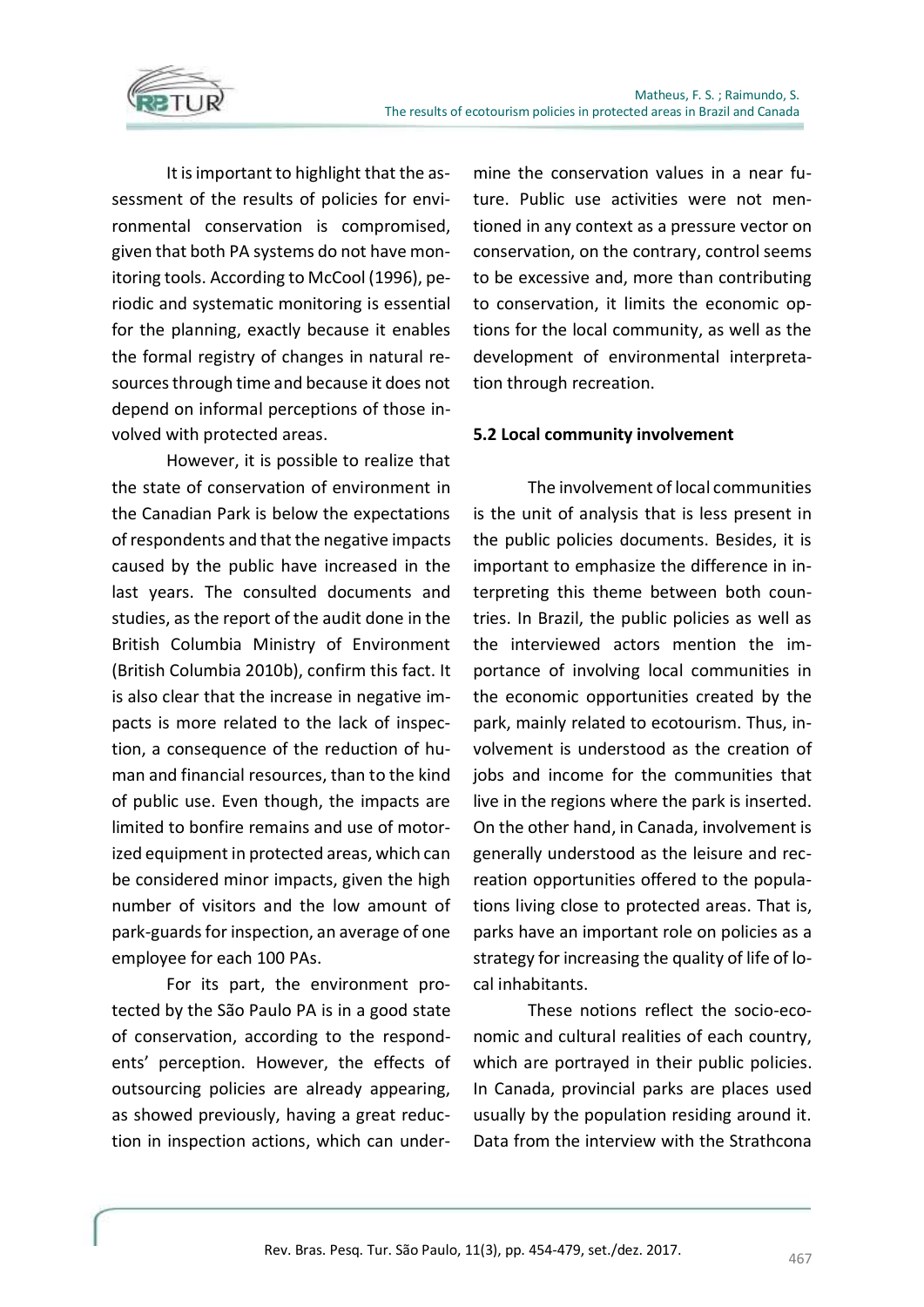

Wilderness Institute, responsible for the service at the Park's visitor center, show that 45% of the people who have been in these places in 2012 lived around the PA and other 30% were residents in Vancouver Island, the same macro-region in which the PA is inserted. As for PETAR, it is used mostly by tourists who, according to the Park's registries, comprise 95% of its visitors (São Paulo, 2014a).

Both systems of protected areas establish many ways of local population involvement, regarding the creation of jobs and income just as the increase in quality of life, besides the participation in the management of the areas. However, the focus of each place studied is clear. Thus, this analysis unit will be assessed under these three perspectives: creation of jobs and income; increase in quality of life; and participation in management, presented below.

In the case of the São Paulo Park, the most affected communities are those residing in the municipalities where the PA is inserted, Apiaí and Iporanga. Santana and Ouro Grosso centers are located inside the Serra neighborhood, in Iporanga. Another neighborhood that has a strong connection to the Park is Betari, located along the road that access the mentioned centers. According to what was pointed out by almost all respondents, two neighborhoods depend directly on tourism activities promoted by PETAR.

Another element that confirms the importance of tourism for the region is the number of environmental instructors registered by PETAR. According to the interview done with PA employees, the registry of environmental instructors able to perform services within the park has more than 300 people registered. Such data confirm the importance of environmental instruction as one of the main job opportunities in the locations around the park.

Other direct actions for creating job and income for local communities are the outsourcing of the cafeteria and handicraft store, build in 2010. At the opening of the new visitor center, it was announced an authorization of use for managing these spaces for the *Associação dos Pequenos Produtores Rurais do Bairro Garcias* (Association of the small farmers of the Garcia neighborhood) and for the *Associação dos Artesãos de Apiaí – Custódia de Jesus da Cruz* (Association of the Artisans of Apiaí), both located in the municipality of Apiaí (São Paulo, 2013). However, this kind of initiatives are hindered by the Federal Law No. 8.666/93, previously mentioned, which guarantees equal conditions to all people and companies interested in signing contracts with the government. Thus, the FF opted for launching a bidding for these spaces, as declared by the Park's employees, given that the same spaces were closed in 2014.

This conflict between environmental regulations and the Law No. 8,666/93 regarding the possibilities for the concession of public areas creates unreal expectations in the traditional populations, who see economic opportunities in the PAs. An example of this is the Article 10 of the Resolution No. SMA 59/2008, which institutes that public use activities in PAs could be developed by local traditional communities according to what is instituted in the management plan and other legal disposition that deal with the matter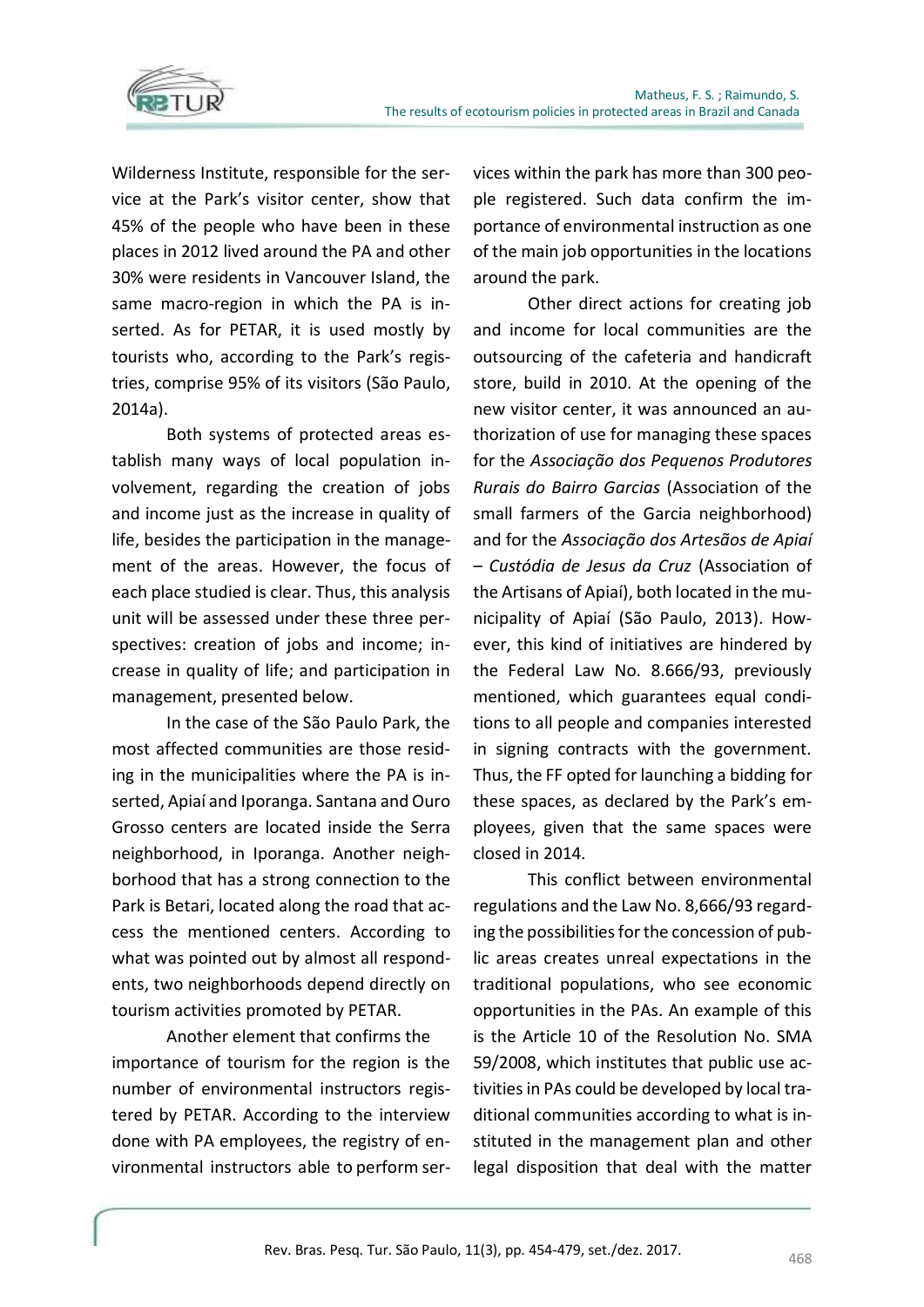

(São Paulo, 2008). The wording of the Article establishes this conflict, given that the legal dispositions that deal with the matter do not allow the service concession to traditional communities.

Concerning the Strathcona Provincial Park, the public policies do not focus on the creation of jobs and income for the communities around it. Nevertheless, the Park does create economic benefits for the area through, mainly, exploring recreation activities within itself.

A study on the economic impacts of the Canadian Parks (Canadian Parks Council, 2011), involving the provincial institution, points out that for each CA\$<sup>4</sup> 1 invested by BC Parks in the protected areas, CA\$ 8.42 are spent by the visitors in the region in services and products such as accommodation, food, transportation etc. The same study points out that, in 2009, public resources for supporting the BC protected areas and visitor spending created 4,336 job opportunities in the province, 80% of them resulting from the tourists' spending. Due to the multiplier effect of tourism, still according to the same study, more 1,000 jobs were created in other places in the country.

Although the park is an important attraction for tourists and hikers in the region, few commercial and professional business that work directly with the PA were identified in the neighboring cities. According to the interview done with Campbell River Visitor Center, there are no tourist guides working inside the protected area and few accommodation establishments in the region use the park to attract customers or have authorization to explore tracks and other ecotourism activities within it.

The second aspect to be assessed, in this unit of analysis, is the impact of protected areas on the quality of life of local communities. Given the broadness of the quality of life theme and given the object of this work, the analyses were restricted to the issues concerning public use.

As discussed, public policies in São Paulo barely mention recreation opportunities, be it for local population or for tourists, always focusing on environmental conservation and education. The only formal governmental action identified for promoting the use of PAs by the neighboring populations was free entrance, established by the Normative Decree FF No. 191/2013, Article 10, XI. However, interviewed PETAR employees alleged that such policy did not result in an increase in local visitors in the PA.

According to the representatives of municipal governments and tourism companies, the restriction in the PA visitation rules was responsible for reducing the participation of local community in the park. The requirement of having environmental instructtors guiding and the prohibition of doing barbecues and drinking alcoholic beverages within the PETAR stopped them from going to the PA. Added to it is the access difficulty due to the poor conditions on the roads and the lack of public transportation options.

On its part, the Canadian government

1

<sup>4</sup> In August 2017, an American Dollar (U\$) was equivalent to 1.2524 Canadian Dollars (CA\$). The informed data of CA\$ 8.42 is equivalent to U\$ 6.72.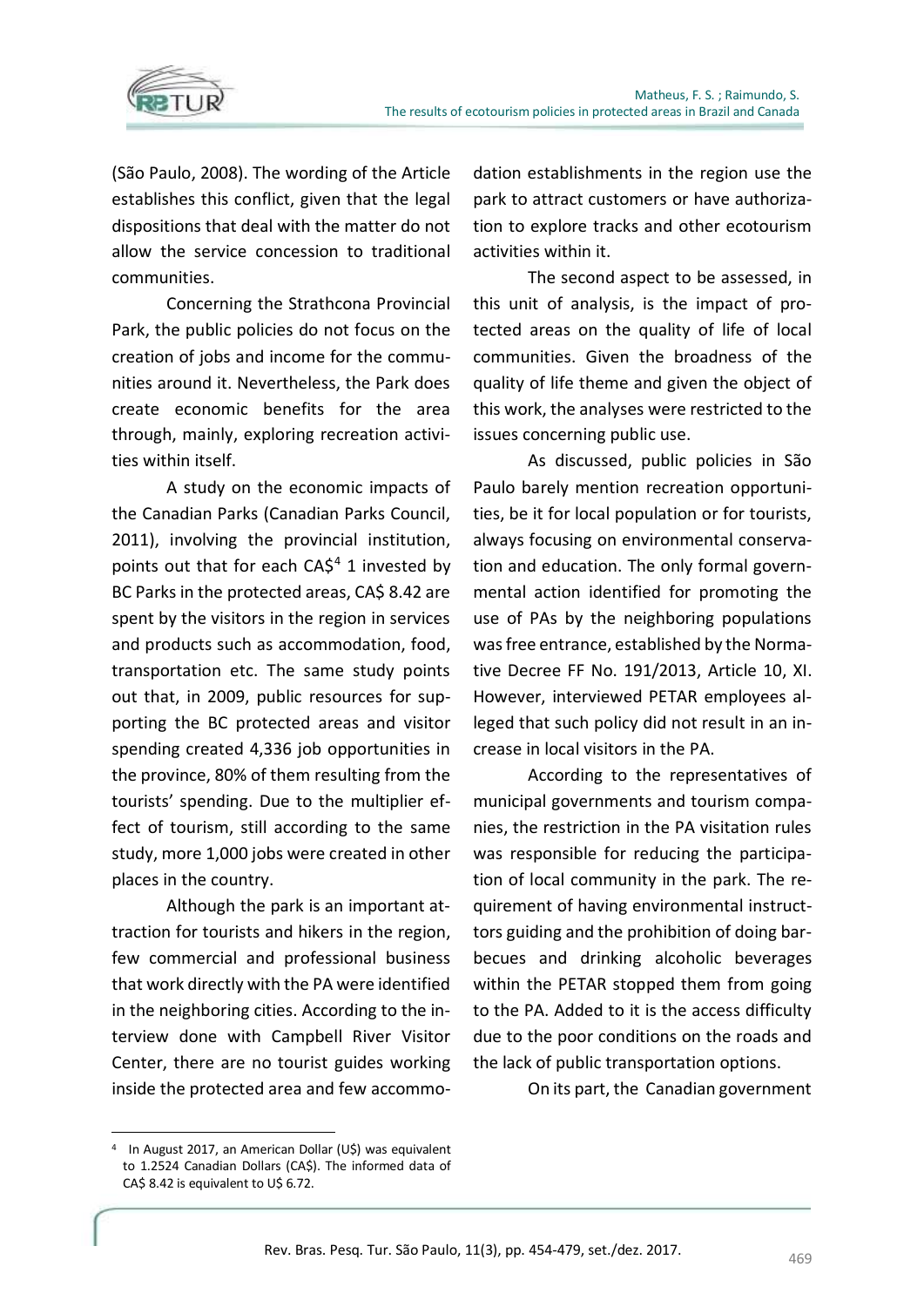



has been developing more actions to promote the use of protected areas by the local inhabitants. Besides, outdoor activities and visits to the protected areas are part of the local culture, in which 60% of citizens visit Parks frequently. The surveyed Strathcona Park visitors mentioned that they used the Park to do routine activities, such as walking their dogs or running, showing a different kind of use from what happens in Brazil. That is, the quantitative research suggests the park has a great importance for the quality of life of the people who live in the area, because it offers recreation opportunities in a preserved environment.

The last aspect analyzed regarding the involvement of local community concerns the participation in the management of the PA. On both protected areas systems, the Advisory Committee is the main means of participation for the civil society in the management of the parks, with significant differences between them.

In Brazil, federal legislation requires the creation of an Advisory Committee in all PAs, with equal representation between public bodies and civil society, including representatives of the neighboring population and traditional population. Equality is a means of trying to achieve balance in the Committee, however, equal numbers of government and civil society representatives is not a guarantee per se of equal conditions (Mussi, 2007). Usually, Committee activities are part of the working hours of public employees, who have more access to data and information and have logistical support, as transportation and funding assistance. While most of civil

society representatives do not have any support regarding these aspects.

PETAR's Advisory Committee meets every two months since its creation in 2008, and it discusses many issues related to the park's management (São Paulo, 2010b). According to FF employees, this tool is very efficient and it enables community participation. However, among the civil society respondents belonging to the Advisory Committee, the first perception is that they do not participate on PETAR's management, only on the Committee. They criticized the fact that the Committee is only advisory and that, in some cases, the decisions are made in the FF head office, without the participation of the local actors involved. Besides the Advisory Committee, it is important to highlight the participation of civil society in the designing of the park management tools.

According to the registry in the management plan (São Paulo, 2010b), more than 30 days of meetings and workshops were done with the participation of 595 people in its design. Concerning the Speleological Management Plans (São Paulo, 2012), 10 meetings for participative planning happened, besides the creation of a website and newsletters to release the preliminary results of the surveys. It is observed a concern by the Plan implementers in involving, somehow, civil society in the design of the tools that directly affect the area. The same concern was not observed regarding the designing of the normative acts that were assessed here, which are mostly designed in the FF head office, aiming to be applicable to all PAs under its administration.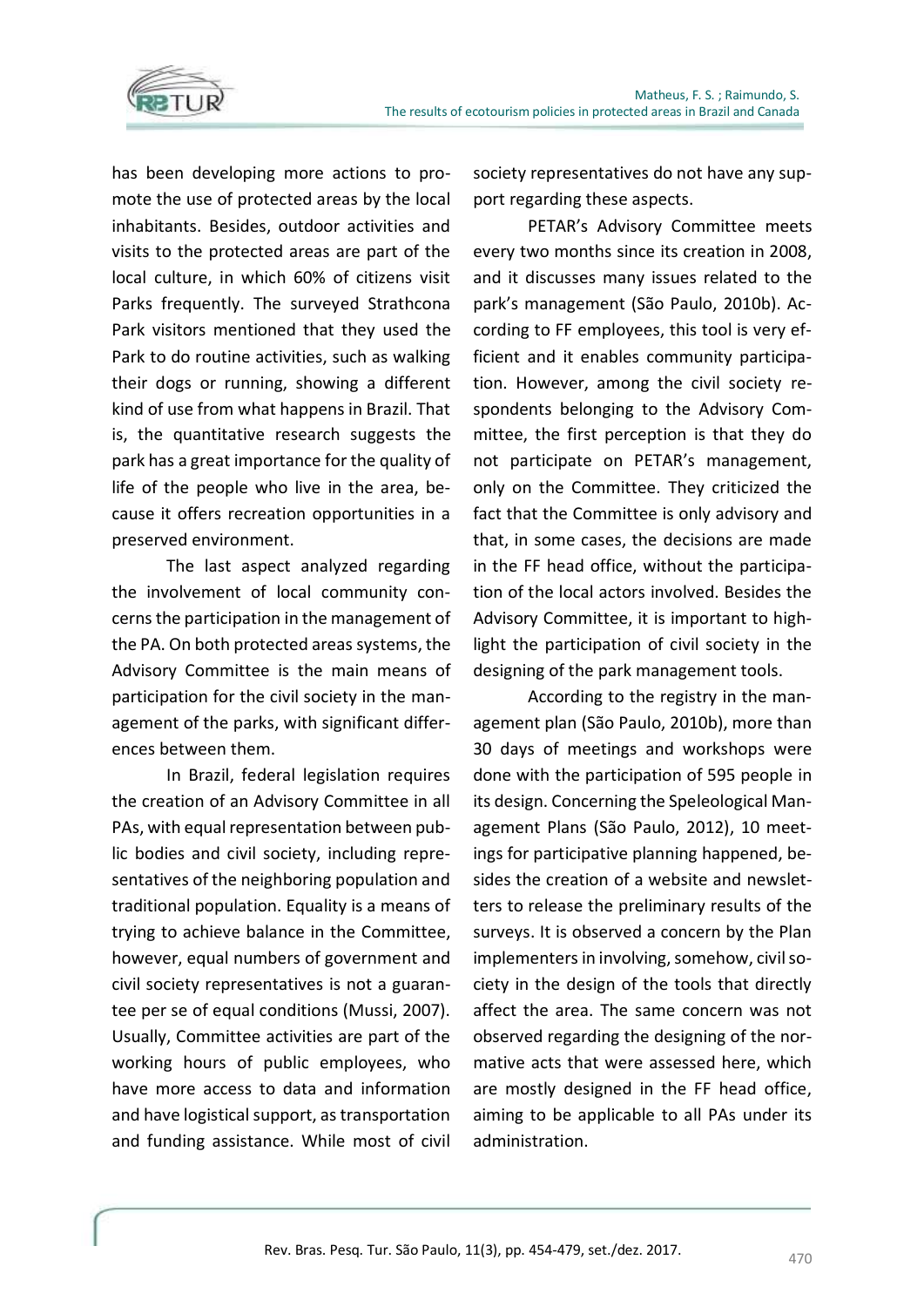

The realization of meetings and the release of the results of these plans show a greater commitment to the disclosure of performed actions. Transparency, as established by Graham et al. (2003), is a component of accountability, one of the five principles of good governance of protected areas. However, such transparency, is not applicable to the other actions performed by FF, being limited only to the management plans. There is no systematic information about PAs management, which show information on the protected areas' budget, the income from entrance fees and the selling of forest products, the number of employees, among other issues. Only sparse publications on specific projects are available, most of times only depicting the positive actions developed (São Paulo, 2013).

The Strathcona Park Public Advisory Committee, on the other hand, has a regulation and operation different from the Brazilian Advisory Committees. It has a lower number of members, chosen by their personal competence, and not as representative of interest groups. The meetings take place three of four times per year and deal with many issues related to PA management.

Strathcona Park is the only British Columbia protected area to have a formalized Committee, with its own regulation and defined members. In the opinion of the interviewed BC Parks employees, the Committee's existence is beneficial because it enables the dialogue with all interested people, but its operationalization occupies many of the already scarce human resources of the institution. While the opinion of the respondents that are members of NGOs acting on the area is that, although the Committee is formalized, it is not efficient, because the government actions do not respect the decisions made by the forum, as it happened in the case of the authorization given to a local resort for horseback riding activities.

All respondents agree, however, that the designing of the management plan had a great participation of society. Park employees declared that this is a great example of an effectively engaging process, from the community point of view, which took almost 10 years to be concluded. The representatives of the Friends of Strathcona agree to this statement and said that the first two reviews of the management plan kept this participatory policy. But, according to them, the last alteration, done in 2010, did not have adequate participation.

Regarding transparency, BC Parks publishes, since 2009, an annual report containing the main data on the management of protected areas and on the institution, as budget, revenue, number of emitted authorizations, number of visitors, among others. According to McCutcheon (2009, p. 83) the publication of the first report "represented a marked level of transparency and accountability to citizens regarding the use of tax dollars".

Transparency, as mentioned above, is directly related to the principle of good governance. However, Eagles (2009) shows that the public and for-profit combination model, adopted in British Columbia, is among the worse assessed regarding the good governance criteria. In this sense, it is observed that the change in the management model affected negatively the involvement of local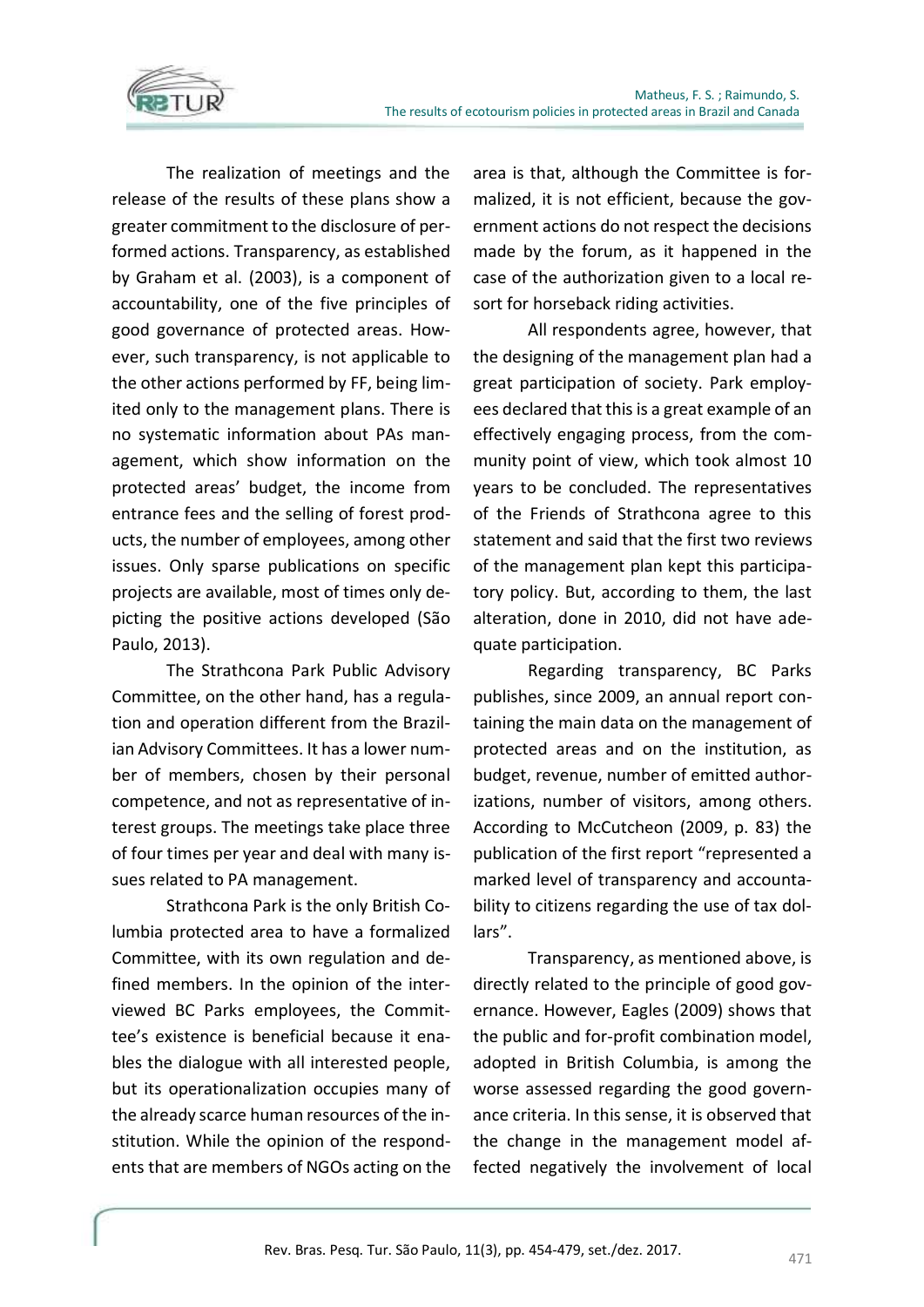

community. The respondents' perception about the lack of voice of the Advisory Committee and the users' relationship only with the employees of outsourced companies contribute to this conclusion. The Strathcona Provincial Park seems to take on an important role only concerning the recreation opportunities for the neighboring residents.

At PETAR, as happened in the last analysis unit, the respondents' perception is positive concerning the local community involvement. The Committee, despite being only advisory, works and the tourism activity promoted by the protected area is one of the main job and income creators in the municipalities of the region. However, rigid rules of visitation limit the park's potential of creating economic benefits and contribute for the local community not taking ownership over the space as a leisure option. Besides, the change in the management model that is beginning to be adopted in the State can lead to the same conflicts found in Canada.

#### **5.3 Visitors' environmental awareness**

Public visitation in the Brazilian and Canadian PAs have striking differences in many aspects. The focus on environmental awareness, however, may be the most visible one regarding public policies. In the State of São Paulo, the analysis of normative acts shows that the public use is accepted inside protected areas since it does not compromise its conservation. Still, the activities must occur in the context of environmental interpretation, and not merely leisure activities.

Currently, the main strategy for raising visitors' environmental awareness is the guiding, as pointed out by the interviewed actors and by the users themselves in the survey. Besides that, the park has a visitor center, interpretation signs along the tracks, flyers, and information on minimum impact practices at the FF website.

Although there are many tools to raise visitors' environmental awareness, there is no environmental education program established by the park. Even the currently available tools have weaknesses, identified in the interviews and field visits. The visitor center remains closed due to the lack of human resources to supervise the place. Besides, there is no follow-up of the quality of services performed by environmental instructors, despite them being the main contact between the park and the users.

Still, the respondents' perception is that the level of environmental awareness of visitors has grown. Yet, some have highlighted that this is a result of a general educational process, especially by people that are interested in protected areas, and not a result of FF's direct actions, since there is no program established regarding this issue.

Aiming to identify the level of environmental awareness of visitors and how can the visits to protected areas change this awareness, a survey was done. We verified, on field, that most respondents were visiting PETAR for the first time and, as aforementioned, none of them lived in the area around the park. The survey also confirmed the importance of the environmental instructor as an educational actor, since almost all people surveyed said that the knowledge acquired during visitation was given by the instructors. Regarding the acquired knowledge, the most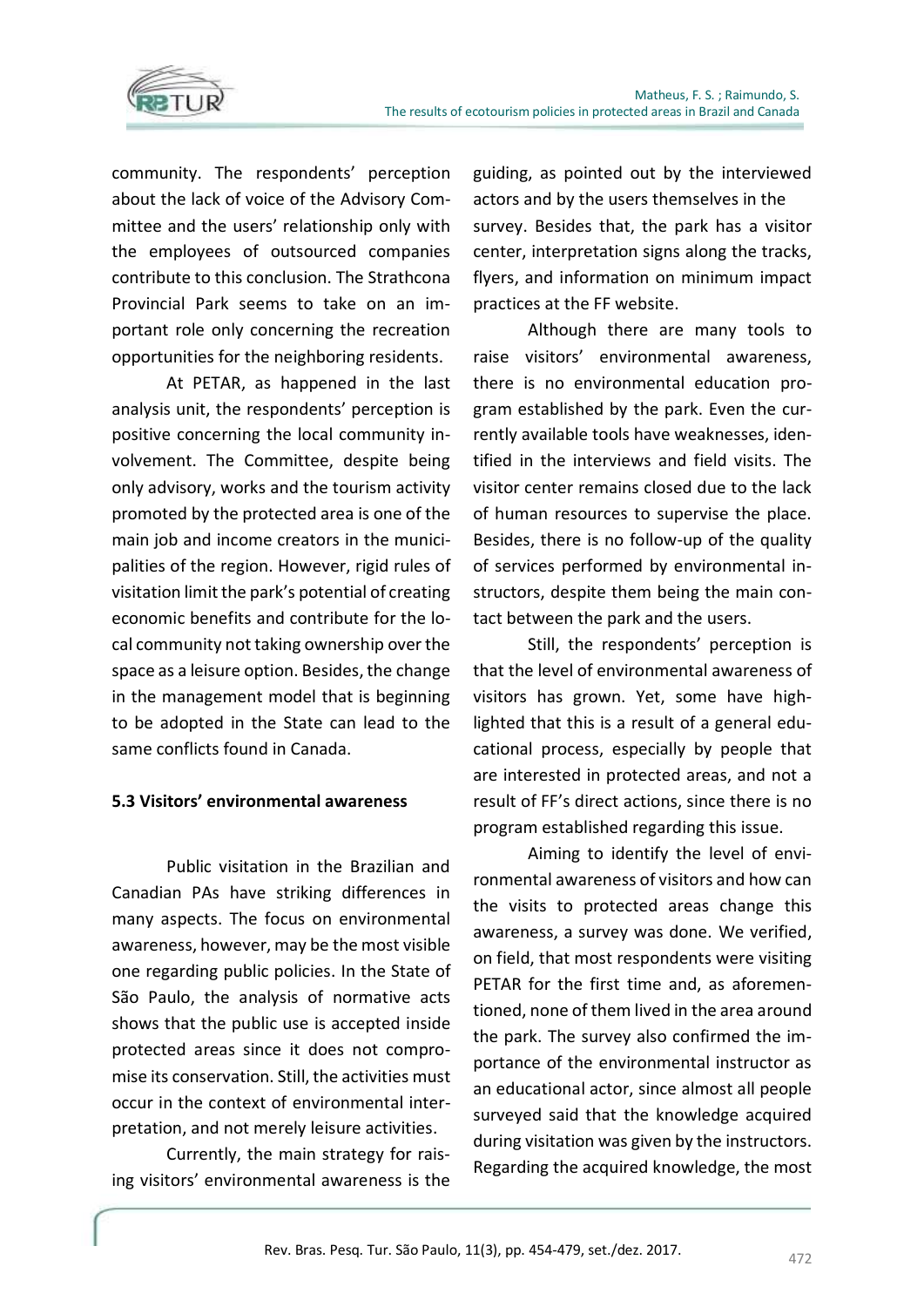

frequent answers referred to the caves, their formation processes, and speleothems. The survey showed that the visitors who look for PETAR declare having a good level of environmental awareness. However, such awareness was not transformed into concrete actions, revealing that the attitude dimension still needs to be developed.

Canadian public policies, especially in the Province of British Columbia, also aim to implement environmental interpretation programs in the PAs. However, the planning for the development of environmental education and interpretation actions is also done within the context of leisure and recreation. This can be verified in the Program Plan 2007- 2012, in the chapter on the visitors' experience, which aims to meet their demands for "greater opportunities for education during leisure time and adventure sport activities" (BC Parks, 2008a, p. 17).

Contradictorily, more recent policies, especially the Program Plan 2007-2012, are the ones that mostly emphasize the importance of environmental interpretation actions as a conservation strategy. However, within a management model that is focused on outsourcing and budget reduction, the funds for the interpretation programs were cut off. Currently, these services are performed at the Strathcona Park by a voluntary group, the Strathcona Wilderness Institute. Despite that, Park employees recall that the fact that BC Parks works for offering recreation opportunities in a preserved natural area is also a strategy to increase users' environmental awareness.

The survey done with Strathcona Provincial Park visitors had similar results to the

ones observed at PETAR, with some significant differences. Unlike in PETAR, the respondents at Strathcona Park were mostly residents of the area around the PA. It is possible to note that the activities performed inside the park have a direct relation to the learning process arising from said visit. The users who were used to practice daily activities declared not having learned nothing new during visitation, while the ones who walked along the tracks, swam, or camped mentioned to have learned about local fauna and flora. This learning process happened through the interpretation signaling placed along the park. It is also clear that a narrow variety of environmental education tools, limited to signaling, limits the visitors' learning process.

In comparison, the survey conducted at the Strathcona Provincial Park shows that the level of environmental awareness of the Canadian respondents can be considered higher than that of the Brazilian public, namely regarding the attitude dimension. Another marker for the environmental awareness of the Canadian Park visitors is the small negative impact of visitation, despite the complete lack of inspection. However, the performed survey is not enough to identify if this result is caused by public policies for protected areas or if it reflects the culture or education level of the Canadian society.

Once again, it is highlighted that the management model adopted by BC Parks has been affecting the environmental awareness actions negatively, just as happened in the previous units of analysis. In this case, the consequences are even more significative, causing the withdrawal of official environ-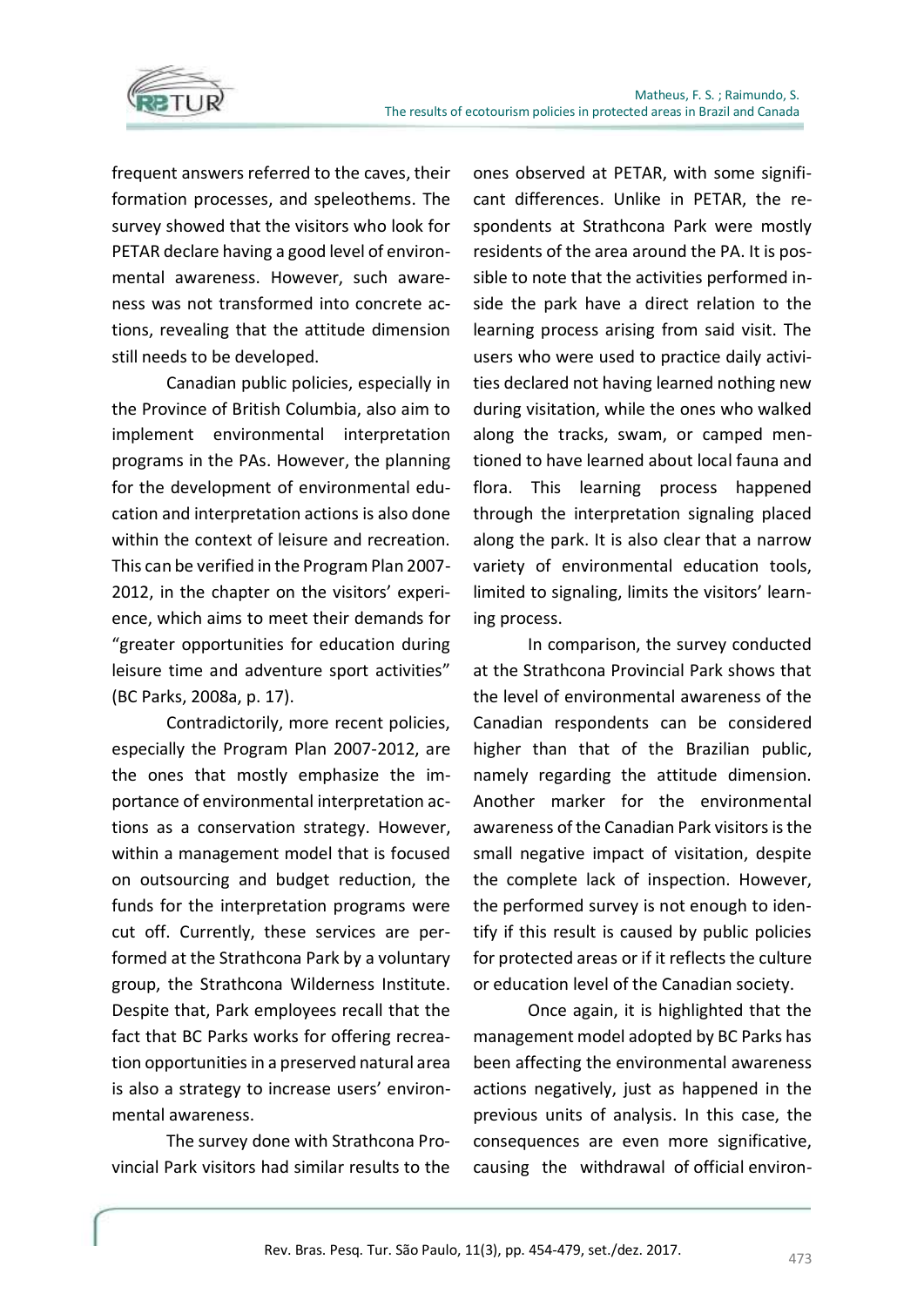



mental interpretation programs and the complete dependence on the third sector for the availability of this service. Similarly, at PETAR there are also no interpretation programs, added to the fact that the recent works built to fund these actions are not being used. The public policies' focus on environmental education is not reverted into practical actions for raising visitors' awareness and the park counts on the environmental instructors for developing this service, without control or direction from the FF.

#### **6 CONCLUDING REMARKS**

The public policies for the development of ecotourism in PAs in both countries reflect the realities in which they are inserted, particularly concerning economic development and social inequality. The approach of involving local communities is a good example of that, being concerned with increasing recreation opportunities for the inhabitants of the regions where the protected areas are established, in the case of the Canadian province, and with developing a job and income creation strategy in the State of São Paulo, focusing on ecotourism and not on the visitation of local residents.

The analysis suggests that in the Canadian case, the focus of the public use policies on more permissive activities did not have a greater negative impact on the environment, which is more related to the lack of inspection. While the excessive restriction of public use activities, as observed in the São Paulo State PAs, does not guarantee a better nature conservation and, moreover, it limits the benefits the activity can create, in the involvement of local community, by the offer

of recreation opportunities, just as in raising the visitors' environmental awareness.

The study shows that the outsourcing policy observed in British Columbia is the responsible for the greater impact. The shift in the management model, from National Parks to the public and for-profit combination model, enabled, at first, the development of the protected areas' system, especially regarding the growth in the number of PAs. However, due to the 2008 economic crisis, this increase in the number of PAs and the drawback in private investments became a problem to be managed by the public power. A result of this is the drop in the quality of the aspects analyzed in this study due to the lack of human and financial resources.

Brazil, and particularly the State of São Paulo, aims to take a similar path to that of the British Columbia government. Since the institution of SIEFLOR, in 2006, we can observe a rapid modification of the PA management vision in the State, being the focus on conservation giving space to marketbased strategies. Nonetheless, this model that already revealed itself as inadequate in British Columbia, despite the province having favorable economic conditions and a substantial number of visitors to attract private investment, can lead to negative consequences if reproduced in São Paulo, where the scenario is less favorable. Outsourcing policies can reduce the already rare opportunities of economic development for local communities and the leisure options; compromise environmental awareness opportunities for having a business model focused on profit; and, due to that, increase the negative impacts on the environment.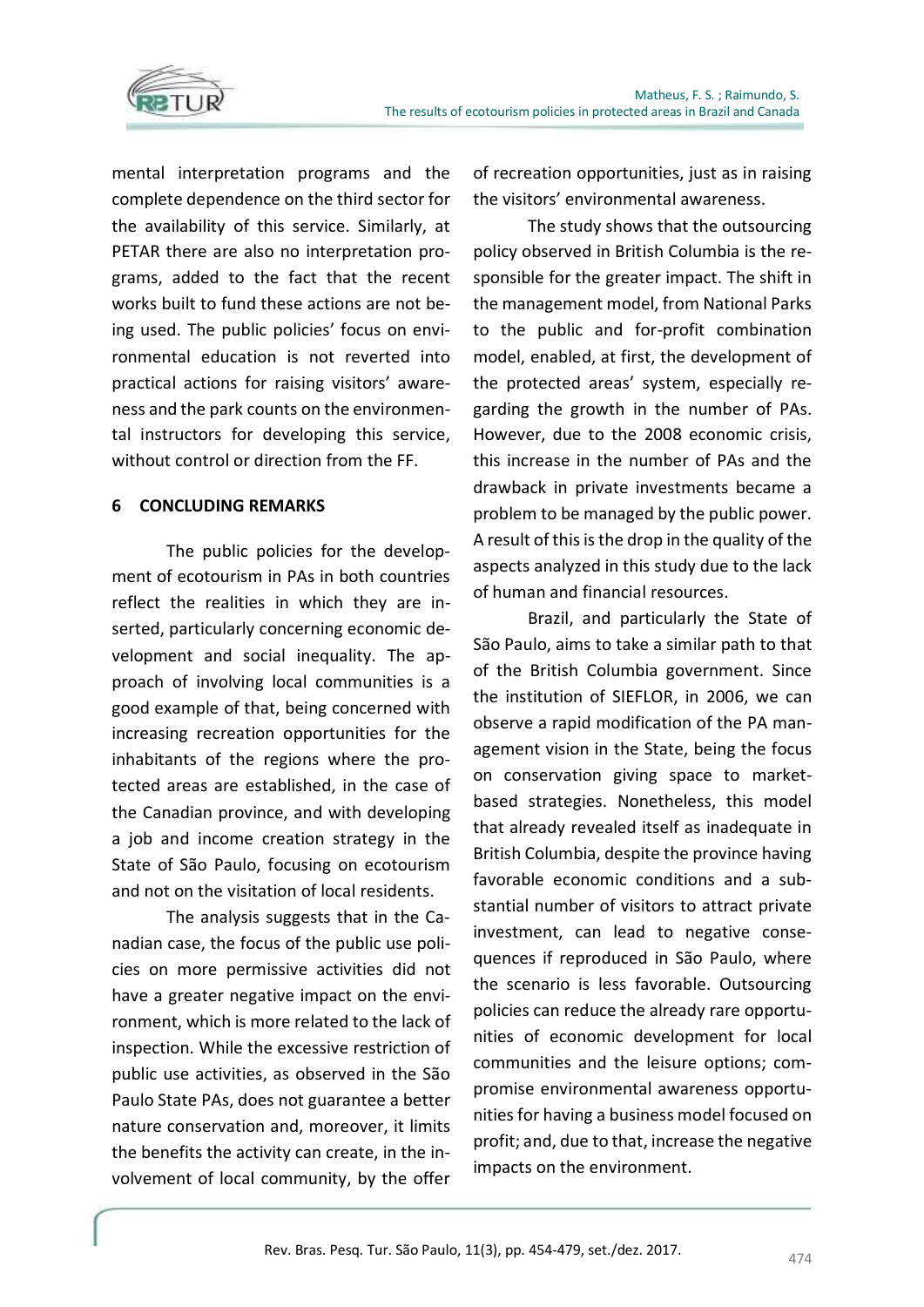

The concession of public services can be a good alternative for some cases, particularly in the activities related to public use in Protected Areas, such as accommodation, food, and equipment rental. However, it is only one of many options, and not always the best solution for all situations. Still, if this strategy is admitted, the institutions responsible for the management of protected areas need to find means of ensuring that the local populations are effectively involved, and not only designing regulations that cannot be put into practice.

Finally, it is concluded that the public use in Brazilian Protected Areas is still underdeveloped. The current number of visitors in national protected areas is reduced, taking as reference the North American parks. However, the country has a great potential for growth, due to the natural and cultural attractions protected by the PAs. In order to revert this process into an effective appropriation of these areas by the population, at the same time its goals are achieved, it is necessary for public policies to contribute concretely to the development of ecotourism in its three aspects: environmental conservation, raising visitors' awareness, and the involvement of local community.

#### **REFERENCES**

Bardin, L. (2012). *Análise de conteúdo*. São Paulo: Edições 70.

BC Parks. (1993). *Strathcona Provincial Park master plan*. Victoria: BC Parks.

BC Parks. (2008)*. BC Parks Program Plan 2007 – 2012.* Disponível em: <http://www.env.gov.bc.ca/bcparks/program\_plan/program\_plan\_oct2008.pdf>. Recuperado em: 06 mar. 2014.

BC Parks. (2013). *BC Parks 2012/13 Annual Report*. Disponível em: <http://www.env.gov.bc.ca/bcparks/research/research.html>. Recuperado em: 07 mar. 2014.

BC Parks. (2014a). *Facts and Figures*. Disponivel em:

<http://www.env.gov.bc.ca/bcparks/aboutB-CParks/fact\_fig.html>. Recuperado em: 07 mar. 2014.

BC Parks. (2014b). *Summary of the Park and Protected Areas System*. Disponível em: <http://www.env.gov.bc.ca/bcparks/aboutB-CParks/prk\_desig.html#elua>. Recuperado em: 07 mar. 2014.

BC Parks. (2016)*. BC Parks 2014/15 Annual Re***port.** Disponível em: <http://www.env.gov.bc.ca/bcparks/research/research.html>. Recuperado em: 04 jul. 2017.

Brasil. (1994). *Diretrizes para uma política nacional de ecoturismo.* Brasília: Ministério do Comércio, da Indústria e do Turismo e Ministério do Meio Ambiente, dos Recursos Hídricos e da Amazônia Legal.

Brasil. (2000). Lei Federal n.º 9.985, de 18 de julho de 2000. *Diário Oficial da União*. Brasília, p. 1, 19 de jul. 2000.

British Columbia. (2001)*. Economic benefits of British Columbia's Provincial Parks – September 2001.* Recuperado m 07 de março de 2014, de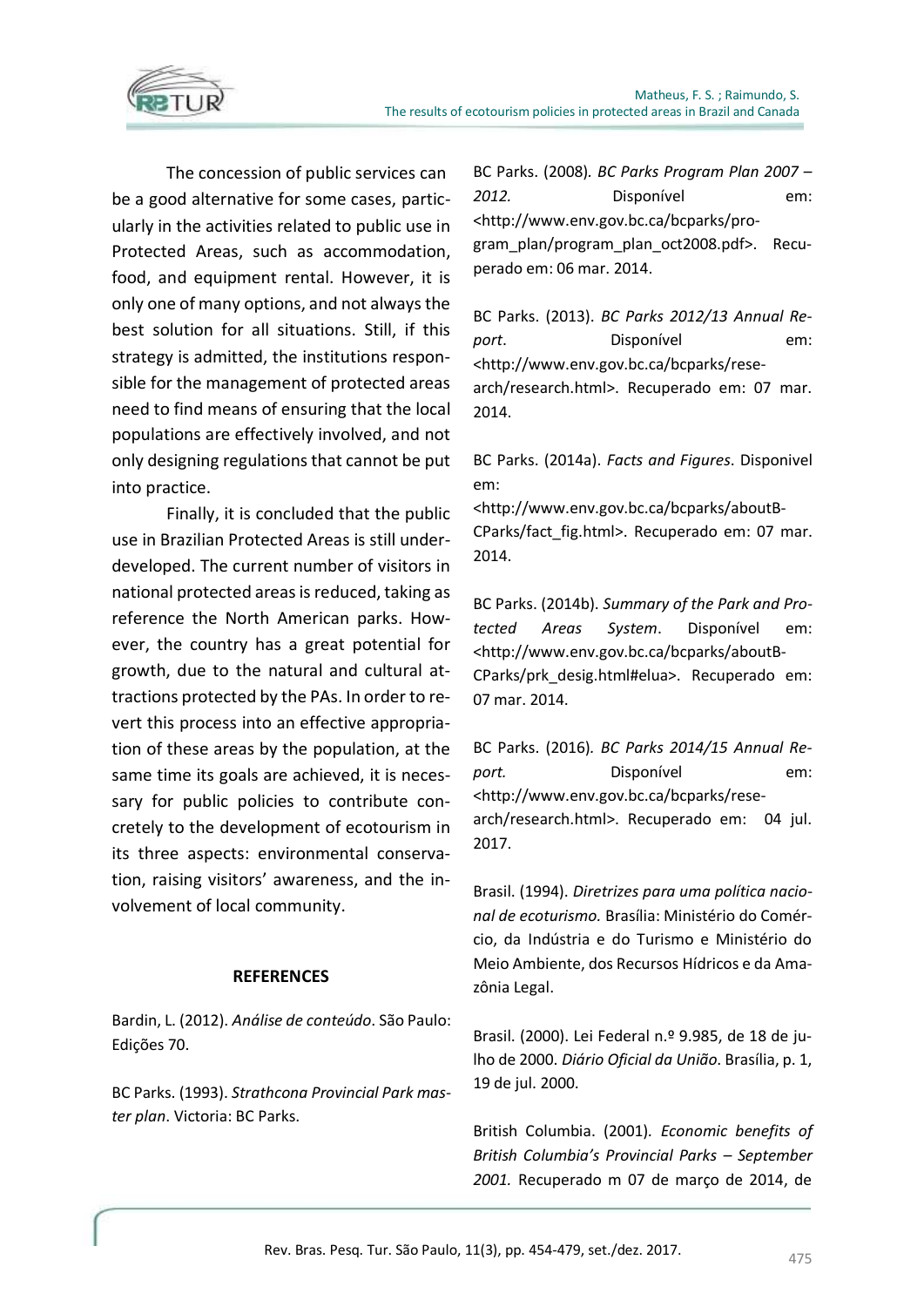

http://www.bcgeu.ca/sites/default/files/economic\_benefits\_bcparks\_sept\_2001\_report.pdf.

Canada. (2011). *Our Story*. Recuperado em 03 de março de 2014, de http://www.pc.gc.ca/progs/celebrations/histoire-story.aspx.

Canadian Parks Council. (2011). *The Economic Impact of Canada's National, Provincial & Territorial Parks in 2009.* Recuperado em 13 de março de 2014, de http://www.parks-parcs.ca/english/pdf/econ\_impact\_2009\_part1.pdf

Canto-Silva, C. R. & Silva, J.S. (2017). Panorama da visitação e da condução de visitantes em Parques brasileiros. *Revista Brasileira de Pesquisa em Turismo, 11*(2), p. 347-364. DOI: http://dx.doi.org/10.7784/rbtur.v11i2.1286.

Diegues, A. C. (1994). *O mito moderno da natureza intocada.* São Paulo: NUPAUB.

Dudley, N. (2008). *Guidelines for Applying Protected Area Management Categories.* Gland, Suiça: IUCN.

Eagles, P.F.J. (2009). Governance of recreation and tourism partnerships in parks and protected areas*. Journal of Sustainable Tourism, 17*(2), p. 231-248.

Eagles, P.F.J.; Havitz, M.; Mccutcheon, B.; Buteau-Duitschaever, W. & Glover, T. (2010). The Perceived Implications of an Outsourcing Model on Governance within British Columbia Provincial Parks in Canada: A Quantitative Study. *Environmental Management,* 45, p. 1244–1256.

Environment Canada. (2013). *Protected areas*. Disponível em: <de http://www.ec.gc.ca/ap-pa/ >. Recuperado em: 31 mar. 2014.

Fontanella, B.J.B.; Ricas, J. & Turato, E.R. (2008). Amostragem por saturação em pesquisas qualitativas em saúde: contribuições teóricas. *Cadernos de Saúde Pública*, *24*(1), p. 17-27.

Graham, J.; Amos, B. & Plumptre, T. (2003). Principles for Good Governance in the 21st Century. *Policy Brief***,** 15(6).

Guest, G.; Bunce, A. & Johnson, L. (2006). How many interviews are enough: an experiment with data saturation and variability. *Field Methods*, 18(1), p. 58-82.

ICMBio. (2017). *Dados de Visitação 2007-2016*. Disponível em: <http://www.icmbio.gov.br/portal/images/stories/comunicacao/noticias/2017/dados\_de\_visitacao\_2012\_2016.pdf>. Recuperado em: 27 jun. 2017.

IUCN. (2004). *Speaking a common language.* Cardiff, País de Gales: Cardiff University.

Jordão, S. (2011). *A contribuição da geomorfologia para o conhecimento da fitogeografia nativa do estado de São Paulo e da representatividade das Unidades de Conservação de Proteção Integral.* Tese (Doutorado) - Universidade de São Paulo. São Paulo.

Lobo, H.A.S. (2015). Caracterização e tendências de gestão dos impactos negativos e positivos do espeleoturismo. *Revista Brasileira de Pesquisa em Turismo, 9*(2), p. 321-341. DOI: http://dx.doi.org/10.7784/rbtur.v9i2.842.

Matheus, F.S. & Raimundo, S. (2015). O Envolvimento das Comunidades Locais nas Políticas de Uso Público em Áreas Protegidas no Estado de São Paulo. *Anais Brasileiros de Estudos Turísticos*, 5(3), p.45-54.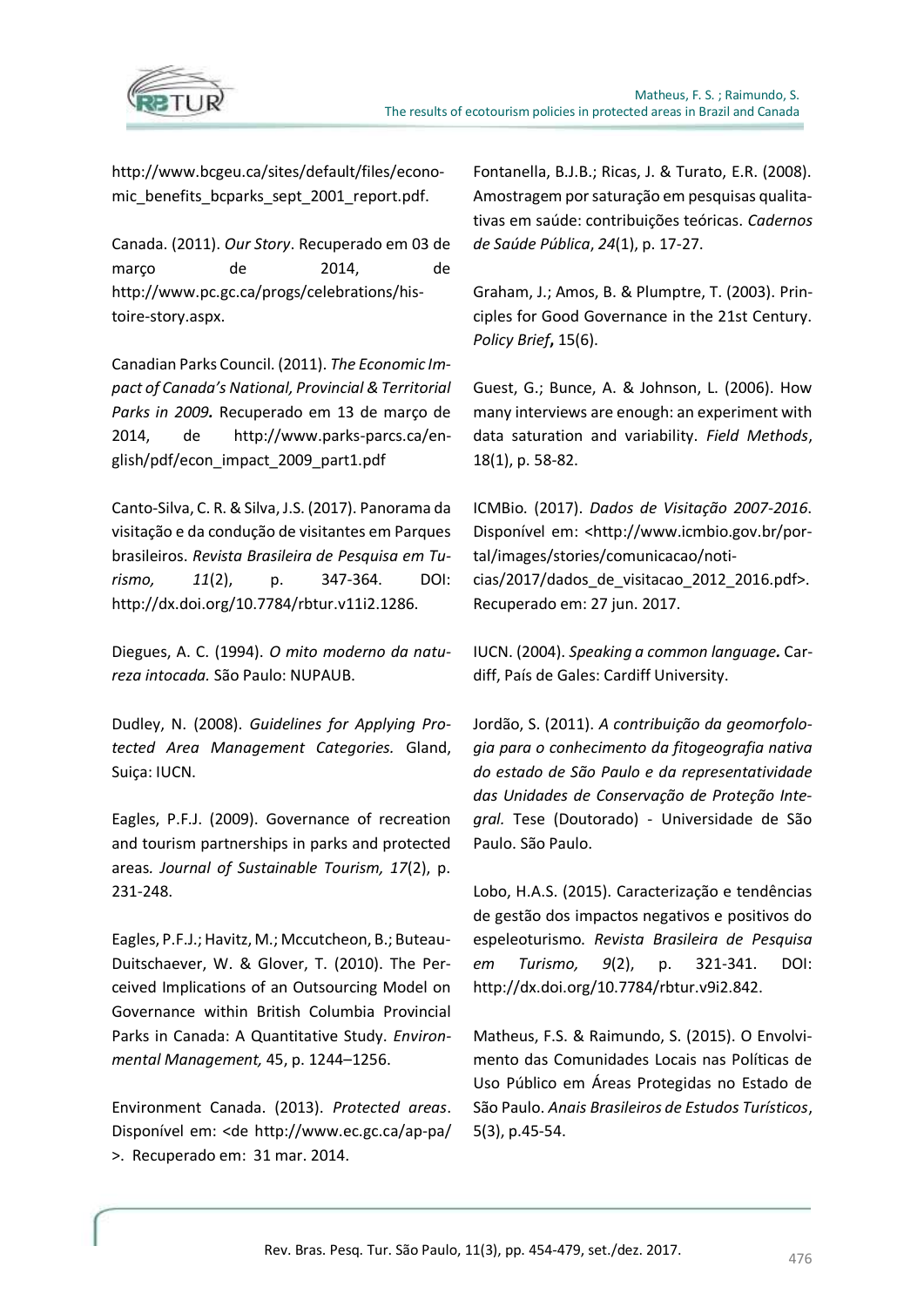

Matheus, F.S. & Raimundo, S. (2016). Public use and Ecotourism Policies in Brazilian and Canadian Protected Areas. *Études caribéennes, 33-34*. DOI: 10.4000/etudescaribeennes.9344

McCool, S.F. (1996). *Limits of Acceptable Change: a framework for managing national protected areas: experiences from the United States*. Kuala Lumpur, Malasia, Trabalho apresentado no Workshop on Impact Management in Marine Parks.

McCutcheon, B. (2009). *Whose Parks? A Qualitative Exploration of the Governance of BC Parks*. Dissertação (Mestrado) - University of Waterloo. Waterloo, Canadá.

Minayo, M.C.S. (2010). *O desafio do conhecimento:* pesquisa qualitativa em saúde. 12 ed. São Paulo: Eidtora Hucitec.

Ministry of Lands and Parks. (1991). *Striking the balance*. Victoria: Province of British Columbia.

Mussi, S.M. (2007). *O processo de Gestão Participativa e Educação Ambiental em conselhos de Unidades de Conservação:* O caso do Parque Nacional da Serra dos Órgãos, Teresópolis, RJ. Dissertação (Mestrado) - Universidade Federal do Rio de Janeiro.

Oliviera, J.A.P. (2008). *Implementation of environmental policies in developing countries: a casa of protected areas and tourism in Brazil.* Nova Iorque: State University of New York Press.

Parks Canada. (2017) *Parks Canada Attendance 2011-12 to 2015-16.* Disponível em: <https://www.pc.gc.ca/en/docs/pc/attend>. Recuperado em: 27 jun. 2016.

Richardson, R. J. (1999). *Pesquisa social:* métodos e técnicas. 1. ed. São Paulo: Atlas.

Runte, A. (2010). *National Parks: t*he American history. 4. ed. Lanham, EUA: Taylor Trade Publishing.

São Paulo. (2008). *Resolução SMA n.º 59*, de 27 de agosto de 2008. Disponível em: <http://www.ambiente.sp.gov.br/legislacao/resolucoes-sma/resolucao-sma-59-2008/>. Recuperado em: 05 abr. 2014.

São Paulo. (2009). *Unidades de Conservação da natureza.* São Paulo: Governo do Estado de São Paulo, Secretaria do Meio Ambiente, Fundação para a Conservação e a Produção Florestal do Estado de São Paulo.

São Paulo. (2010a). *Ecoturismo*. São Paulo: Governo do Estado de São Paulo, Secretaria do Meio Ambiente, Fundação para a Conservação e a Produção Florestal do Estado de São Paulo.

São Paulo. (2010b). *Plano de Manejo do Parque Estadual Turístico do Alto Ribeira***.** Não aprovado. São Paulo: Governo do Estado de São Paulo, Secretaria do Meio Ambiente, Fundação para a Conservação e a Produção Florestal do Estado de São Paulo.

São Paulo. (2012). *Plano de Manejo Espeleológico***.** São Paulo: Governo do Estado de São Paulo, Secretaria do Meio Ambiente, Fundação para a Conservação e a Produção Florestal do Estado de São Paulo.

São Paulo. (2013). *Projeto de Desenvolvimento do Ecoturismo na Região da Mata Atlântica no Estado de São Paulo 2006 – 2013*. São Paulo: Governo do Estado de São Paulo, Secretaria do Meio Ambiente.

Schama, S. (1996). *Paisagem* e *Memória*. São Paulo: Companhia das letras.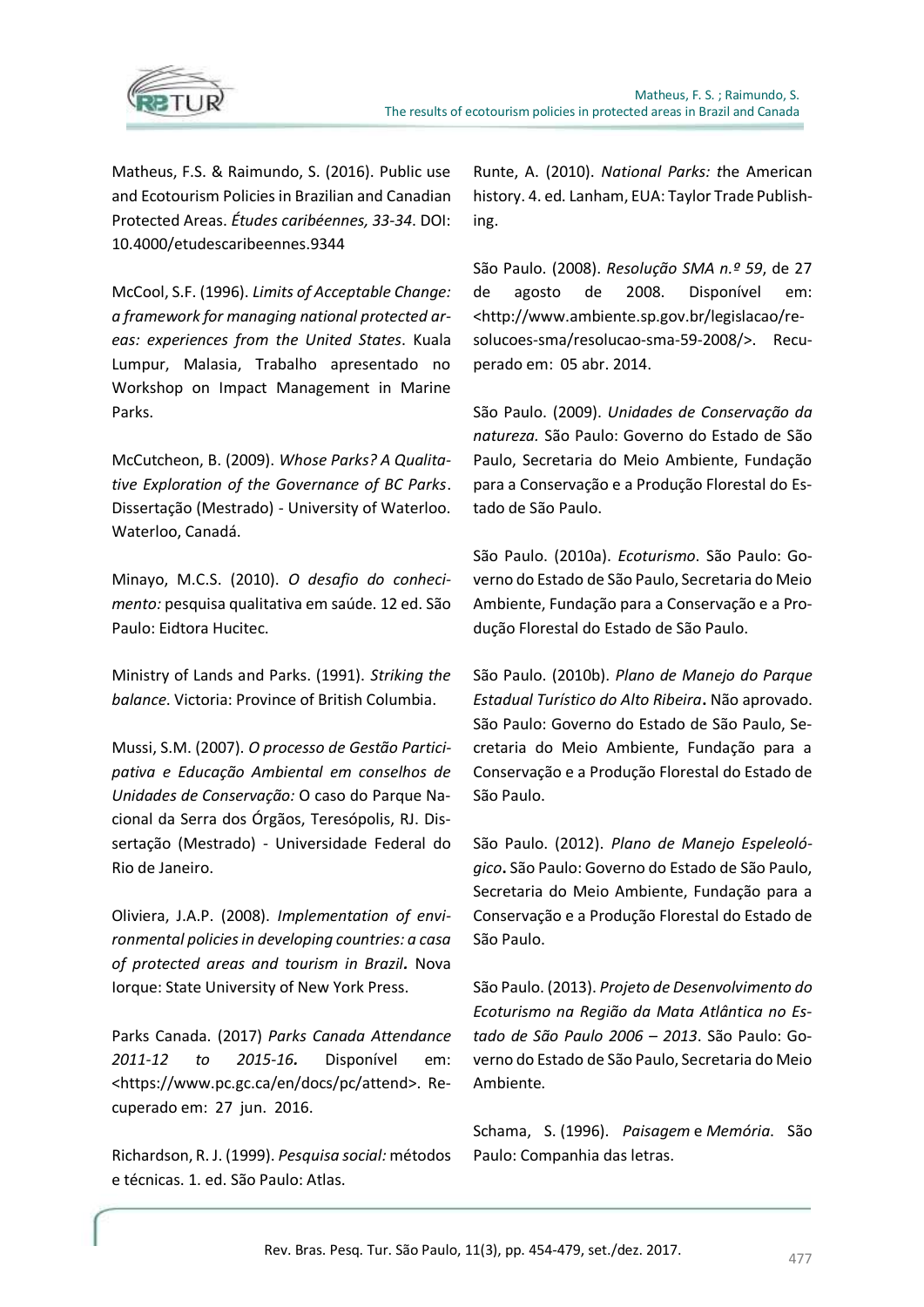

Souza, C. (2006). Políticas públicas: uma revisão da literatura. *Sociologias*, *8*(16), p. 20-45.

Thiry-Cherques, H.R. (2009). Saturação em pesquisa qualitativa: estimativa empírica de dimensionamento. *Revista Brasileira de Pesquisas de Marketing, Opinião e Mídia, 3,* p. 20-27.

UNEP-WCMC (2016). *Global statistics from the World Database on Protected Areas (WDPA)*. Cambridge, UK: UNEP-WCMC.

Urban, T. (1998). *Saudade do matão:* relembrando a história da conservação no Brasil*.* Curitiba: Editora da UFPR.

Yin, R.K. (2010). *Estudo de caso:* planejamento e métodos. 4. ed. Porto Alegre: Bookman.

Watson, J. E. M., Dudley, N., Segan, D. B., & Hockings, M. (2014). The performance and potential of protected areas. *Nature, 515*(7525), 67–73.

#### *Information on the authors:*

\_\_\_\_\_\_\_\_\_\_\_\_\_\_\_\_

#### **Fabrício Scarpeta Matheus**

Fabrício has a Bachelor Degree in Tourism from the University of São Paulo (2003), is specialized in Environmental Management by the SENAC University Center and holds a Master's Degree in Sciences from the Program of Social Change and Political Participation from the University of São Paulo (USP). He has experience in ecotourism management and regulation of Protected Areas and had developed programs and projects by the Forestry Foundation, as the Program Trilhas de São Paulo and the Program of Volunteering in Protected Areas. He was also responsible for the Visitation Management Nucleus for Ecotourism of the Project of Ecotourism Development in the Atlantic Rainforest, developed by the Secretariat for the Environment of the State of São Paulo, through a loan contract with the Inter-American

Development Bank (IDB), and participated in the designing of many projects of touristic activity planning and management by the *T4 Consultoria em Turismo*, among them is the Tourism Management Plan for Ilhabela, the Tourism Development Plan for Paraty and the External Assessment of the Program *Olá Turista* (Hello, Tourist). He has also worked as a researcher of the Institute of Economic Research Foundation – FIPE in projects such as the Study of economic and social impacts of the FIFA Confederations Cup. He has acted in the WWF-Brazil, as a conservation analyst, where he was responsible for the Project of Conservation of Biodiversity and Ecosystem Services in the Iguaçu Park Trinational Corridor. He is currently a PhD student in the Program of Natural Resources and Environmental Studies at the University of Northern British Columbia, in Canada. Email: [matheus@unbc.ca.](mailto:matheus@unbc.ca)

#### **Sidnei Raimundo**

Associate Professor at the School of Arts, Sciences and Humanities, University of São Paulo (EACH-USP). He has a Bachelor's Degree in Geography from the University of São Paulo (USP), a Masters in Geography (Physical Geography) from the University of São Paulo, a PhD in Geography (in the field of environmental analysis and territorial dynamics) from the Campinas State University – UNICAMP – and a Post-Doctorate from the University of Girona, Spain, in coastal management focusing on the use and occupation of the coast in tourism and leisure activities and equipment. He worked for 15 years at the São Paulo Forestry Institute, managing parks, ecological stations, and other protected areas. He has taught for more than 10 years in private Higher Education Institutions. Since 2006, he is a Professor at EACH-USP, where he is also an advisor in the post-graduate programs in "Social Change and Political Participation" and in "Tourism". He is the leader of the research group "Territorialities,